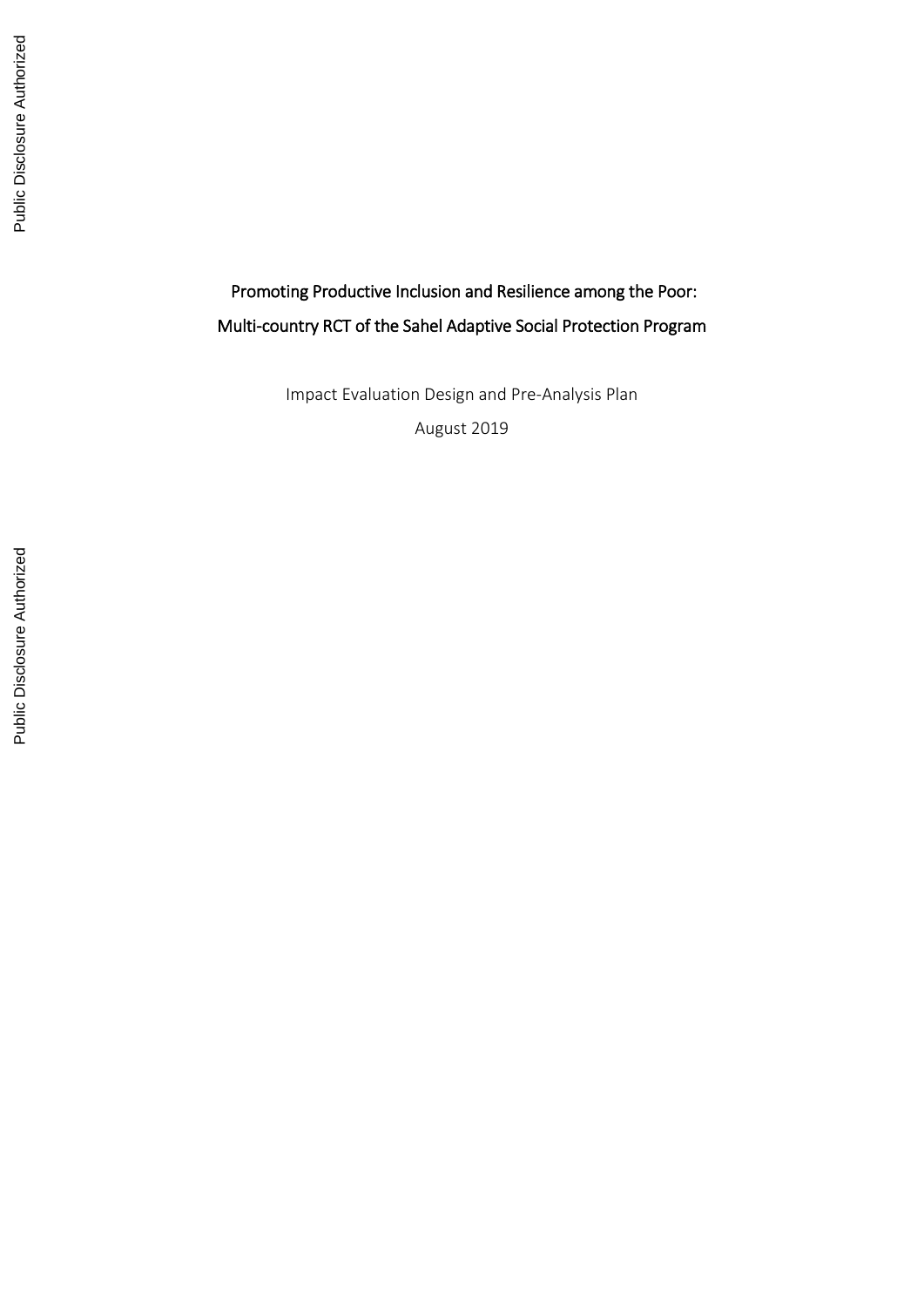| $\mathbf{1}$ |       |  |  |  |  |
|--------------|-------|--|--|--|--|
|              | 1.1   |  |  |  |  |
|              | 1.2   |  |  |  |  |
|              | 1.3   |  |  |  |  |
|              | 1.4   |  |  |  |  |
| $2^{\circ}$  |       |  |  |  |  |
|              | 2.1   |  |  |  |  |
|              | 2.1.1 |  |  |  |  |
|              | 2.1.2 |  |  |  |  |
|              | 2.2   |  |  |  |  |
|              | 2.3   |  |  |  |  |
|              | 2.3.1 |  |  |  |  |
|              | 2.3.2 |  |  |  |  |
|              | 2.3.3 |  |  |  |  |
|              | 2.3.4 |  |  |  |  |
|              | 2.4   |  |  |  |  |
|              | 2.4.1 |  |  |  |  |
|              | 2.4.2 |  |  |  |  |
|              | 2.4.3 |  |  |  |  |
|              | 2.4.4 |  |  |  |  |
| 3            |       |  |  |  |  |
|              | 3.1   |  |  |  |  |
|              | 3.2   |  |  |  |  |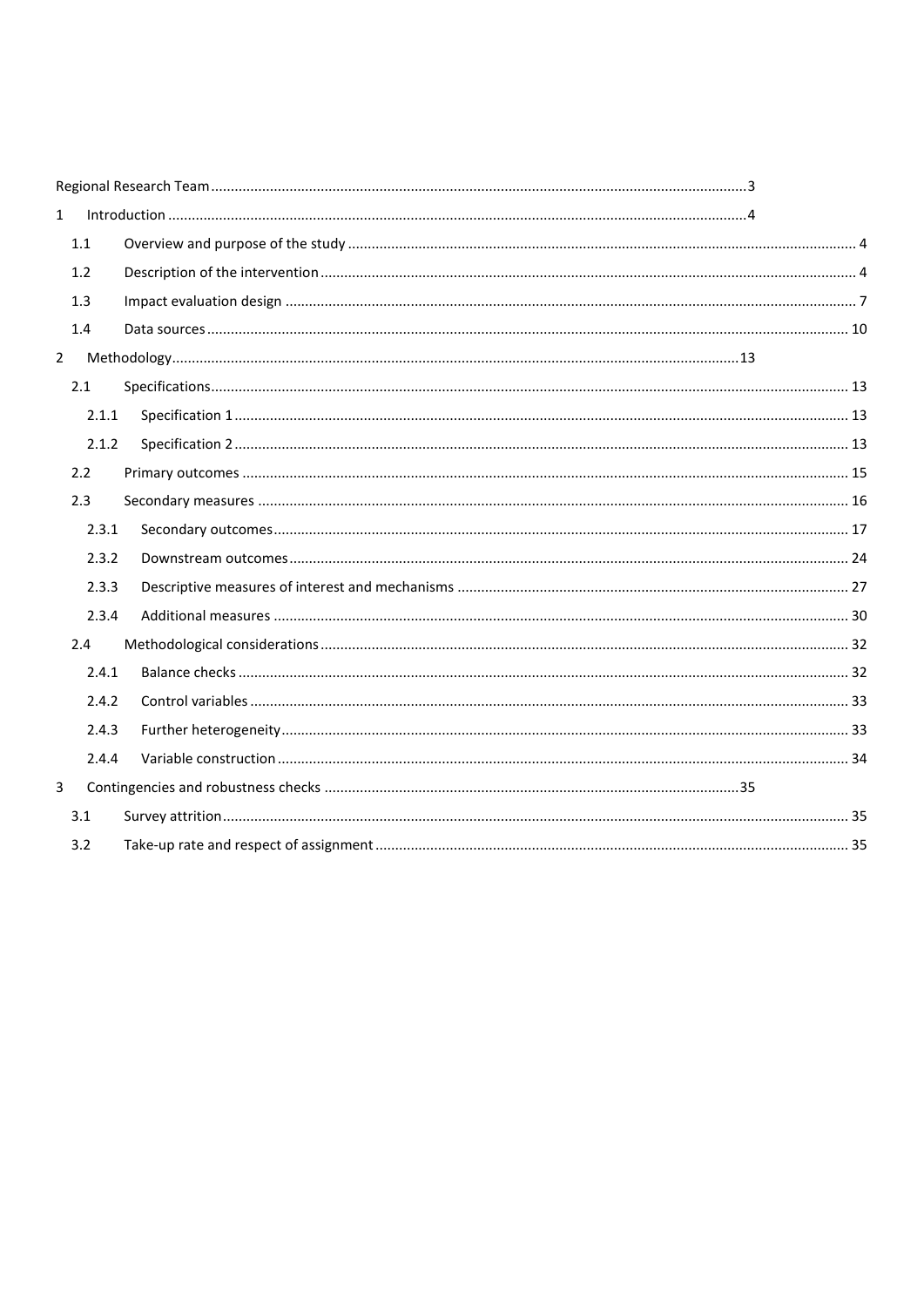# <span id="page-2-0"></span>Regional Research Team

| <b>Principal Investigators</b>          |                             |                     |                                   |  |  |
|-----------------------------------------|-----------------------------|---------------------|-----------------------------------|--|--|
| Thomas Bossuroy                         | Senior Fconomist            | World Bank          | tbossuroy@worldbank.org           |  |  |
| Markus Goldstein                        | Lead Economist              | World Bank          | mgoldstein@worldbank.org          |  |  |
| Harounan Kazianga                       | Professor                   | Oklahoma State Uni. | harounan.kazianga@okstate.edu     |  |  |
| Dean Karlan                             | Professor                   | Northwestern Uni.   | karlan@northwestern.edu           |  |  |
| William Parienté                        | Professor                   | <b>UC</b> Louvain   | william.pariente@uclouvain.be     |  |  |
| Patrick Premand                         | Senior Fconomist            | World Bank          | ppremand@worldbank.org            |  |  |
| Christopher Udry                        | Professor                   | Northwestern Uni.   | christopher.udry@northwestern.edu |  |  |
| Julia Vaillant                          | Fconomist                   | World Bank          | jvaillant@worldbank.org           |  |  |
| <b>Additional Regional Team Members</b> |                             |                     |                                   |  |  |
| Robin Audy                              | Independent Consultant      | World Bank          | robinaudy@gmail.com               |  |  |
| Nathanael Goldberg                      | Director, Social Protection | <b>IPA</b>          | ngoldberg@poverty-action.org      |  |  |
| Achille Mignondo Tchibozo               | Research Coordinator        | <b>IPA</b>          | atchibozo@poverty-action.org      |  |  |
| Catherine Thomas                        | Social Psychologist         | Stanford University | ccthomas@stanford.edu             |  |  |
| Kelsey Wright                           | Program Manager             | <b>IPA</b>          | kwright@poverty-action.org        |  |  |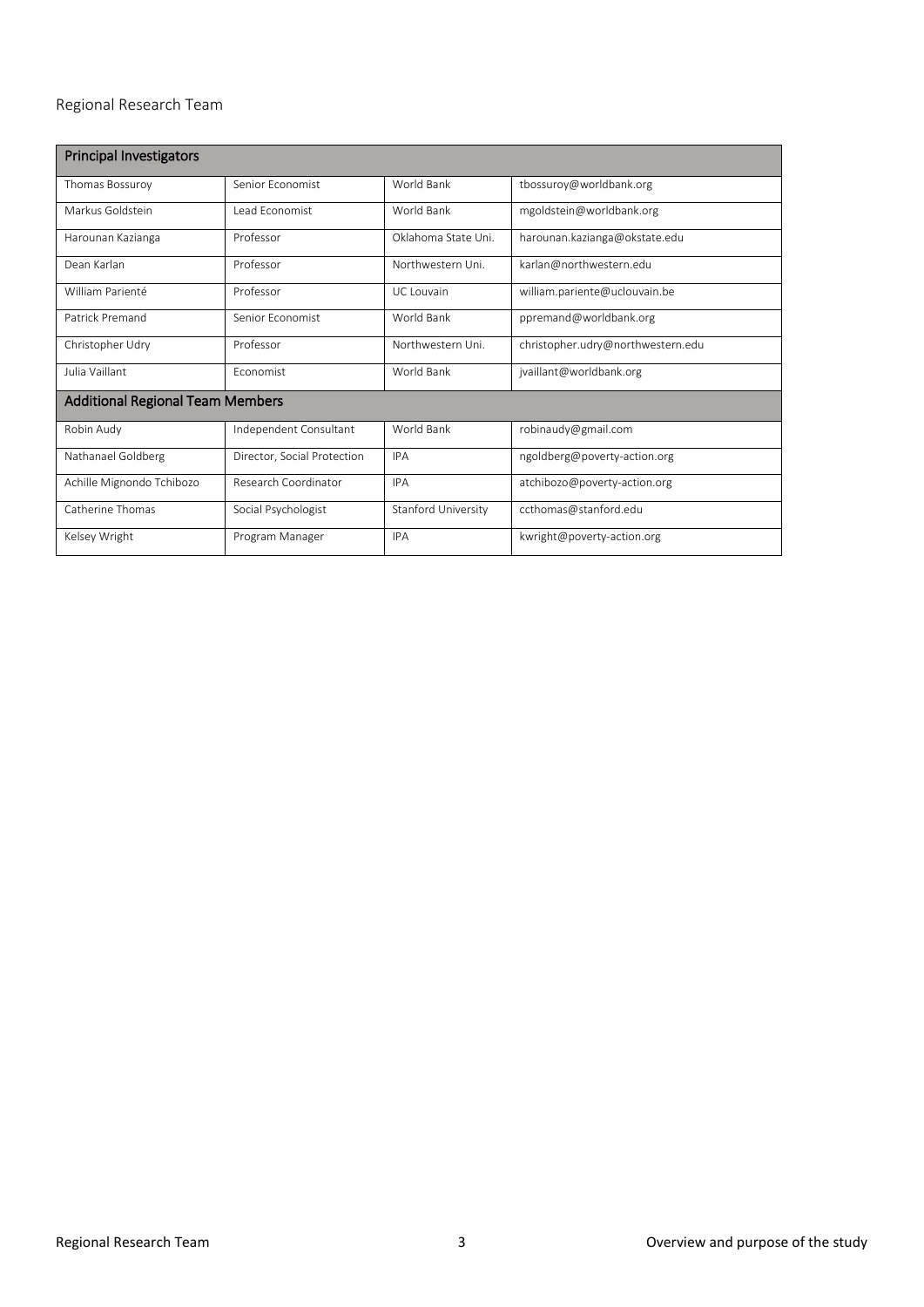# <span id="page-3-0"></span>1 Introduction

<span id="page-3-1"></span>1.1 Overview and purpose of the study

The Sahel Adaptive Social Protection Program includes a regional activity that supports country-level safety net programs to design, implement and evaluate productive accompanying measures to promote productive inclusion and resilience among the poor in the Sahel. A large-scale multi-country randomized control trial is being conducted as part of the program. A package of productive measures, including community sensitization on aspirations, life and business skills training, VSLA, a grant, and coaching, will be evaluated in four countries in the Sahel (Burkina Faso, Mauritania, and Niger.)

# <span id="page-3-2"></span>1.2 Description of the intervention

#### Existing cash transfer programs

Productive interventions target cash transfer beneficiaries supported by national program in each of the four countries. Features of the national cash transfer programs are described below.

|                                       | Niger                                                                                                                                                                                          | Senegal                                                                                                                       | Mauritania                                                                                                                                                  | <b>Burkina Faso</b>                                                                                                                                                                                                                                                                                                                                                                                                                                                                                                      |
|---------------------------------------|------------------------------------------------------------------------------------------------------------------------------------------------------------------------------------------------|-------------------------------------------------------------------------------------------------------------------------------|-------------------------------------------------------------------------------------------------------------------------------------------------------------|--------------------------------------------------------------------------------------------------------------------------------------------------------------------------------------------------------------------------------------------------------------------------------------------------------------------------------------------------------------------------------------------------------------------------------------------------------------------------------------------------------------------------|
| Program Name                          | Projet Filets Sociaux<br>Adaptatifs (Adaptive<br>Social Safety Net<br>Program)                                                                                                                 | Programme<br>National de Bourse<br>de Securité Familiale<br>(National Program<br>for Family Grants)                           | Tekavoul                                                                                                                                                    | Burkin-Naong-Sa Ya                                                                                                                                                                                                                                                                                                                                                                                                                                                                                                       |
| Managing Office                       | Cellule Filets Sociaux<br>(CFS), Office of the<br>Prime Minister                                                                                                                               | Délégation générale<br>protection<br>à<br>la<br>sociale<br>et<br>à<br>la<br>solidarité nationale<br>(DGPSN)                   | Agence Nationale<br>de<br>Lutte<br>contre<br>les<br>Séquelles<br>de<br>l'Esclavage, l'Insertion<br>et la Lutte contre la<br>Pauvreté (Tadamoun)             | Ministère de l'Action<br>Sociale et de<br>- la<br>Solidarité Nationale                                                                                                                                                                                                                                                                                                                                                                                                                                                   |
| <b>Start Date</b>                     | Piloted<br>in<br>2010,<br>phased<br>roll-out<br>started in 2012                                                                                                                                | Established<br>2012,<br>cash<br>transfers<br>in<br>2013                                                                       | 2016, phased roll-out                                                                                                                                       | 2015                                                                                                                                                                                                                                                                                                                                                                                                                                                                                                                     |
| Geographic<br><b>Targeting Method</b> | All regions; high-<br>poverty communes<br>determined<br>by<br>regional workshops<br>taking into account<br>available<br>poverty<br>vulnerability<br>and<br>data; randomization<br>of villages. | All regions;<br>Communes targeted<br>number<br>by<br>of<br>people,<br>poverty<br>rates,<br>rates<br>of<br>children and elders | Nationwide.<br>Progressively rolled out<br>late 2017 - 2018. Roll<br>out order by highest<br>contribution<br>of<br>a<br>moughataa (district) to<br>poverty. | Initial<br>geographic<br>targeting: 3 regions<br>(North, East, and<br>Center East) and 7<br>provinces with the<br>highest<br>rate<br>of<br>chronic<br>poverty<br>according to ICVM<br>2009-2010. In the<br>north, By June 2018,<br>recipients<br>in<br>Zondoma<br>Yatenga,<br>provinces will<br>be<br>phased<br>out<br>and<br>coverage will begin<br>in the Passouré, and<br>Loroum<br>regions.<br>Villages within the<br>district<br>were<br>randomly chosen in<br>public lotteries due<br>to<br>budget<br>constraints. |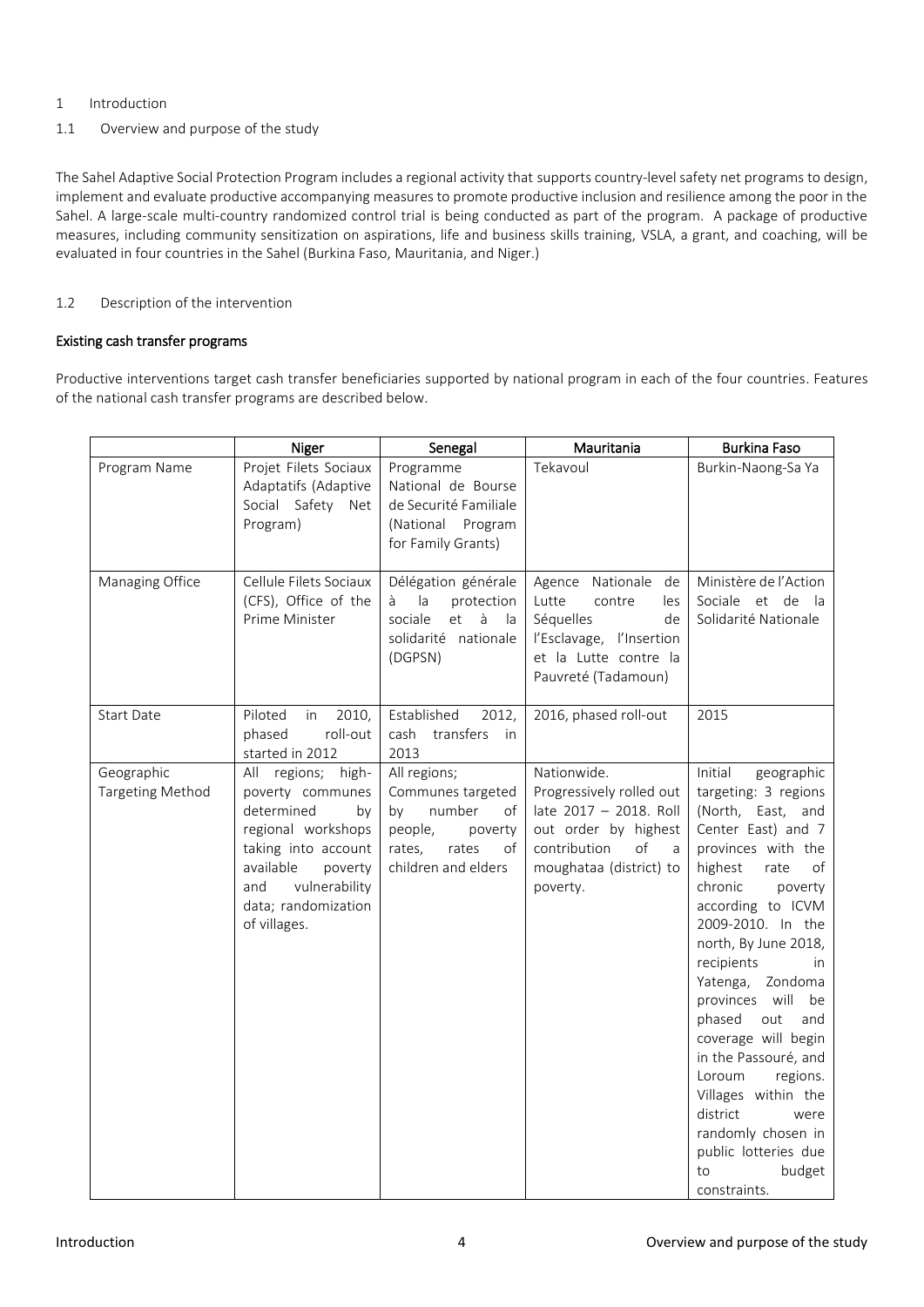|                                       | Niger                                                                                                                                                                                                                                                                                                                         | Senegal                                                                                                        | Mauritania                                                                                                                                                                                                                                     | <b>Burkina Faso</b>                                                                                                                      |
|---------------------------------------|-------------------------------------------------------------------------------------------------------------------------------------------------------------------------------------------------------------------------------------------------------------------------------------------------------------------------------|----------------------------------------------------------------------------------------------------------------|------------------------------------------------------------------------------------------------------------------------------------------------------------------------------------------------------------------------------------------------|------------------------------------------------------------------------------------------------------------------------------------------|
| Household<br><b>Targeting Method</b>  | Proxy Means Testing<br>(PMT) is the main<br>household targeting<br>approach. In a phase<br>the<br>of<br>program,<br>three<br>alternative<br>methods<br>were<br>randomized at the<br>village<br>level<br>and<br>tested <sup>1</sup> On average<br>40% of households<br>per village<br>were<br>selected<br>as<br>beneficiaries. | Community<br>targeting<br>and<br>creation of National<br>Unique<br>Registry,<br>validated<br>by PMT<br>scoring | Beneficiary households<br>are selected from a<br>social registry of poor<br>vulnerable<br>and<br>households. They are<br>verified<br>via<br>Proxy<br><b>Means Testing</b>                                                                      | Proxy<br>Means<br>Testing, community<br>validation and other<br>program<br>criteria.<br>One PMT threshold<br>score<br>by<br>year/region. |
| Additional Eligibility<br>Criteria    |                                                                                                                                                                                                                                                                                                                               |                                                                                                                | Must meet additional<br>livestock<br>ownership<br>criteria.                                                                                                                                                                                    | Households<br>with<br>children aged 14 and<br>under, households<br>with pregnant and<br>nursing women                                    |
| Beneficiary<br>in<br>Household        | One woman over 20<br>within<br>the<br>household                                                                                                                                                                                                                                                                               | Usually wife of head<br>of household                                                                           | Cash transfer recipient<br>(mother of children in<br>the household or first<br>wife in polygamous<br>household) aged 18-49.<br>Otherwise, one of the<br>daughters living in the<br>household within the<br>above age range will be<br>selected | Women<br>with<br>children.<br>Multiple<br>beneficiaries<br>per<br>household<br>are<br>possible.                                          |
| Conditionality                        | formal<br>No<br>conditionality,<br>but<br>the cash transfer is<br>accompanied<br>by<br>behavioral<br>accompanying<br>measures<br>to<br>encourage<br>investments<br>in<br>children's<br>young<br>human capital. <sup>2</sup>                                                                                                   |                                                                                                                | Participation in social<br>promotion activities                                                                                                                                                                                                | None                                                                                                                                     |
| Approximate<br>Total<br>Beneficiaries | 100,000 by 2018                                                                                                                                                                                                                                                                                                               | 300,000 households<br>by 2018 (20% of<br>population)                                                           | 100,000 households by<br>2020                                                                                                                                                                                                                  | 40,000 households                                                                                                                        |
| Amount of Payment                     | 10 000 XOF monthly<br>(\$16.86, \$45.29 PPP)                                                                                                                                                                                                                                                                                  | XOF<br>25,0000<br>$\sqrt{ }$<br>quarter<br>(542.16,<br>\$106.25<br>PPP)                                        | 15,000<br>Ouguiyas<br>quarter<br>(\$42.67,<br>\$119.73 PPP)                                                                                                                                                                                    | 30,000<br>XOF<br>( \$50.58,<br>quarter<br>\$137.36 PPP) 40,000<br>XOF for women with<br>5 or more children<br>under age 15               |
| Duration of Payment                   | 2 years                                                                                                                                                                                                                                                                                                                       | 5 years                                                                                                        | 5 years                                                                                                                                                                                                                                        | 3 years                                                                                                                                  |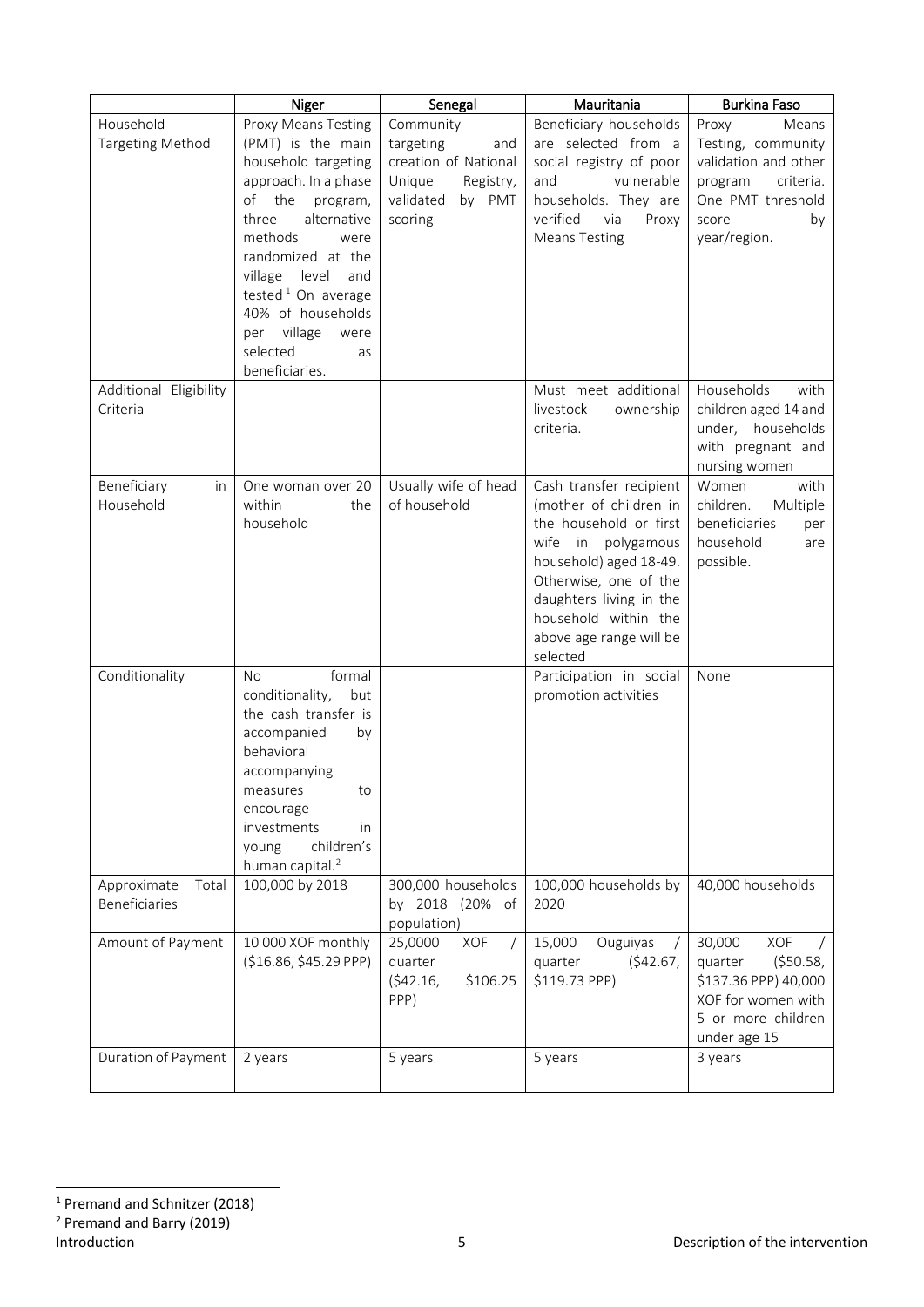#### Productive Accompanying Measures

The productive interventions includes 6 components:

#### Component 1: Coaching and facilitation

This component includes both the group-based facilitation of all program activities as well as needs-based individualized coaching. Throughout the project period, field agents assure the continuity of all of program components at the village-level, including mobilizing beneficiaries for meetings and coordinating with other service providers. In addition, these agents provide individualized follow-up coaching to beneficiaries on a needs-based basis, with the objective to help households benefit the most from the various accompanying measures.

Beneficiaries' demand for inputs are consolidated and distributed to local and regional suppliers to facilitate group purchases on a single date to reduce transportation costs.

#### Component 2: Community sensitization on aspirations and social norms

This intervention attempts to address aspirational and psycho-social constraints to diversification and entry into new economic activities. It takes the form of a community-level screening of a video documentary on individuals successful with productive investments in poor communities similar to those targeted by the safety nets programs, complemented by a facilitated group discussion.

#### Component 3: Facilitation of savings groups for cash transfer beneficiaries (VSLA model)

This intervention facilitates the creation of community savings groups and provides technical support to their management through ongoing support from coaches, using the village savings and loan association model.

#### Component 4: Micro-entrepreneurship training

A week-long group-based training covers basic business skills. The training focuses on cross-cutting micro-entrepreneurship skills, including basic accounting and management principles, market research, planning and scheduling, saving, and investing. In addition, the training focuses on the choice of livelihood activities, providing risks and opportunities for potential productive activities.

#### Component 5: Behavioral skills training

This week-long group-based training tackles cognitive and social barriers to decision-making, and addresses topics such as selfesteem and personal initiative, aspirations, social norms, and spousal, gender and generational roles. The training is designed to increase beneficiaries' capacity to orient themselves toward more productive investment in economic activities.

#### Component 6: One-time lump-sum cash grant

A lump-sum cash-grant of an amount between XOF 80,000 – 160,000 (determined based on the total amount available and fixed at the country-level), or approximately 140-275 USD aims to promote investments in income generating activities. For this reason, the cash injection is significantly higher than the periodic cash transfer. The cash grant is unconditional, and is paid after measures 4 and 5 have been implemented.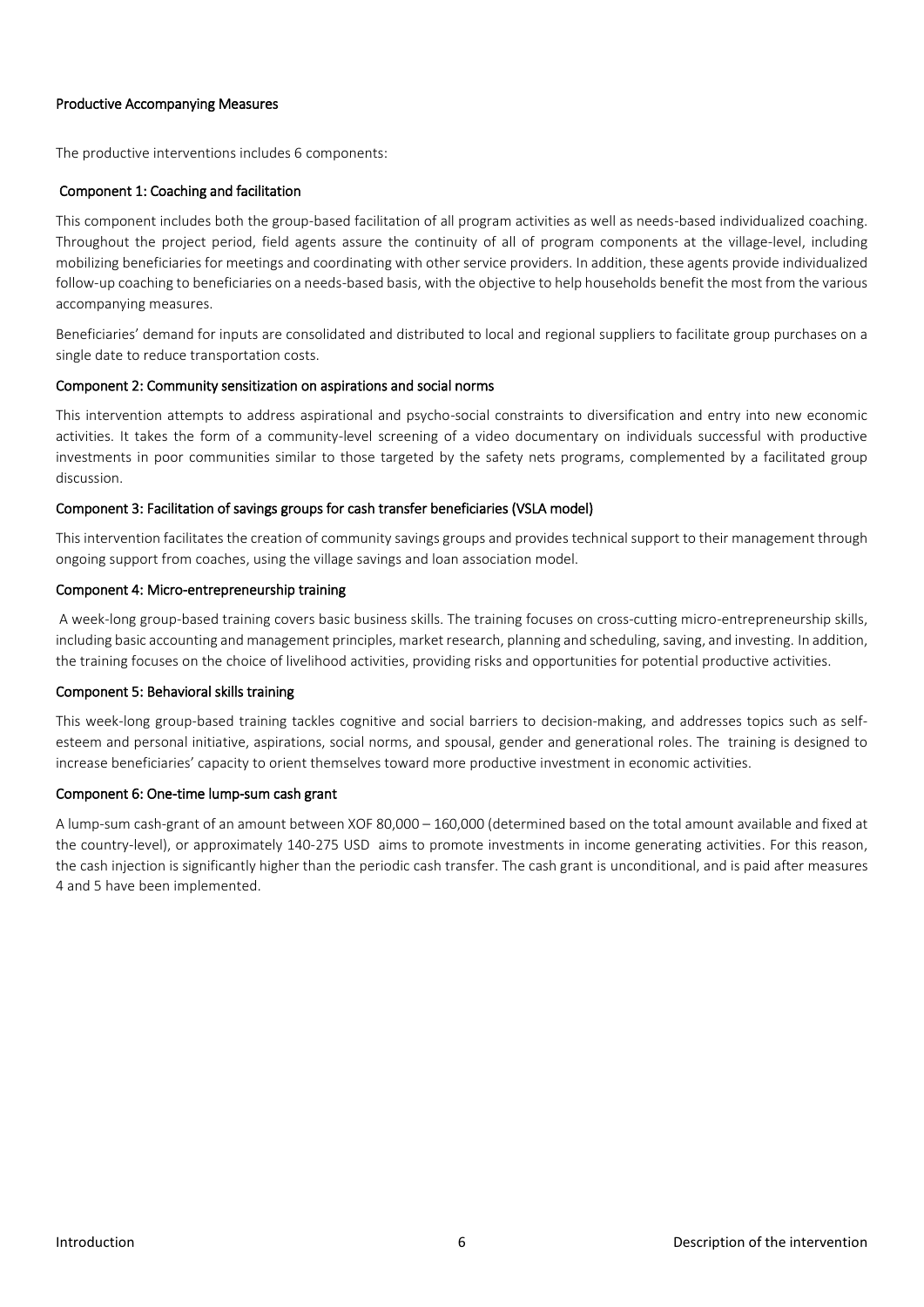#### <span id="page-6-0"></span>1.3 Impact evaluation design

There are four arms in the impact evaluation. All arms receive the regular cash transfer program.  $T_c$ ,  $T_s$  and  $T_f$  all include the core package (savings groups, business training, and coaching). T<sub>f</sub> receives the life skills and community sensitization *and* the grant in addition to the core package, while T<sub>s</sub> only additionally receives the life skills and community sensitization, and T<sub>c</sub> only additionally receives the grant.

# Table 1a: Treatment Arms

| C Control                      | Regular cash transfer program only                 |
|--------------------------------|----------------------------------------------------|
| T <sub>s</sub> Social package  | Regular cash transfer program                      |
|                                | Core package (saving, business training, coaching) |
|                                | Life skills and community sensitization            |
| T <sub>c</sub> Capital package | Regular cash transfer program                      |
|                                | Core package (saving, business training, coaching) |
|                                | Grant                                              |
|                                |                                                    |
| T <sub>f</sub> Full package    | Regular cash transfer program                      |
|                                | Core package (saving, business training, coaching) |
|                                | Life skills and community sensitization            |
|                                | Grant                                              |

#### Table 1b: Treatment Arms

|   |                                 |                |             | Ιc                          | Ιs                       |
|---|---------------------------------|----------------|-------------|-----------------------------|--------------------------|
|   |                                 | <b>CONTROL</b> | <b>FULL</b> | <b>CAPITAL</b><br>no social | <b>SOCIAL</b><br>no cash |
|   | Regular cash transfer           |                |             |                             |                          |
|   | Group formation and coaching    |                |             |                             |                          |
|   | Savings groups                  |                |             |                             |                          |
|   | Community sensitization         |                |             |                             |                          |
|   | Micro-entrepreneurship training |                |             |                             |                          |
|   | Life-skills training            |                |             |                             |                          |
| 6 | Lump-sum cash grant             |                |             |                             |                          |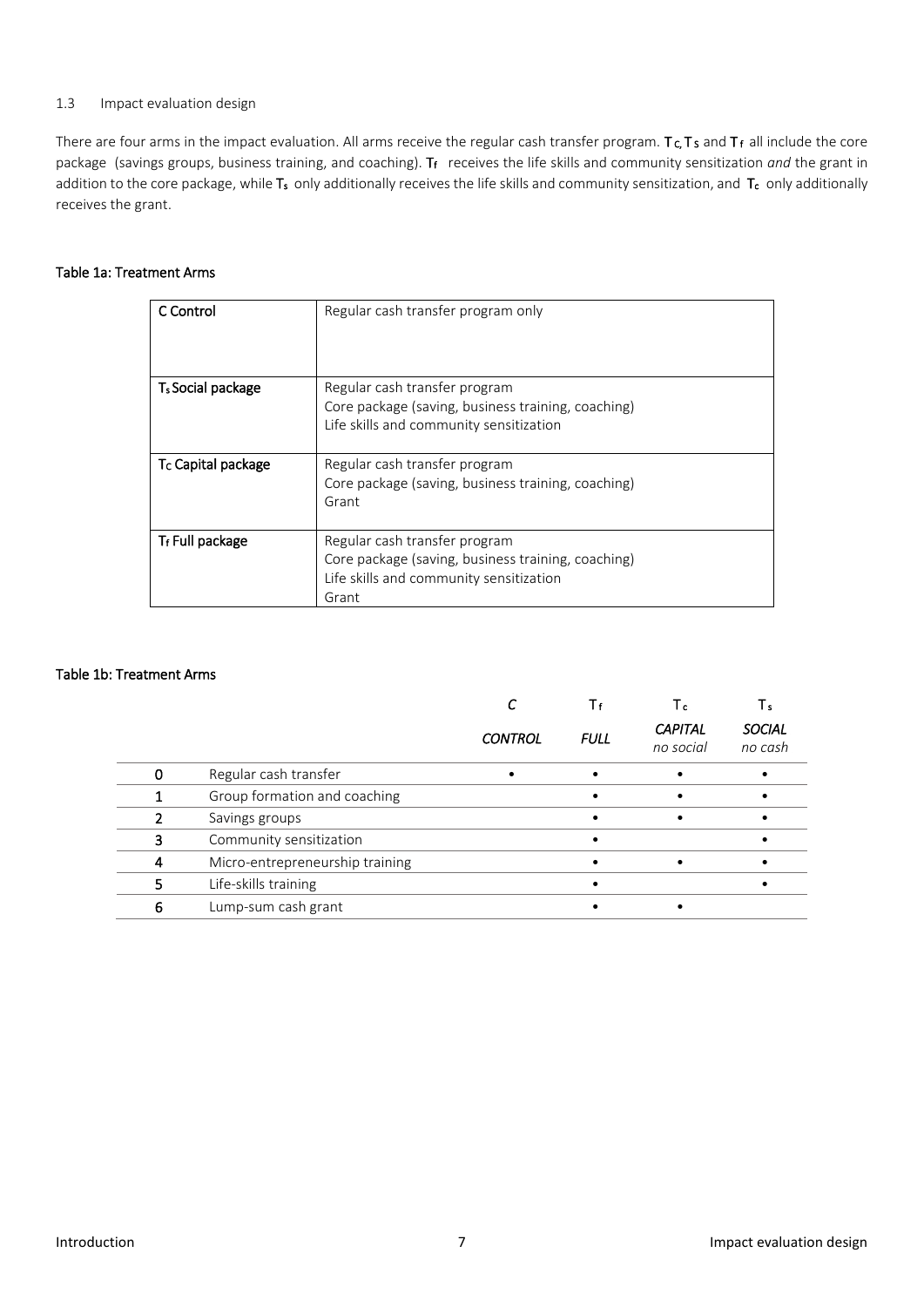The impact evaluation is a cluster-randomized controlled trial, with slight design variations in each country as described in table 2. In Niger and Burkina Faso, villages are randomized into each of the four arms. In Mauritania, the unit of randomization is "social promotion area", which is grouping of close villages.<sup>3</sup> In Senegal, where the sample is more urban, the unit of randomization is the neighborhood.

The randomization of geographic units into the four arms takes place in public lotteries and was stratified by commune.<sup>4</sup>

# Table 2: Study Design

|                                                                                          | Niger                                                     | Senegal                             | Mauritania                                     | Burkina Faso                   |
|------------------------------------------------------------------------------------------|-----------------------------------------------------------|-------------------------------------|------------------------------------------------|--------------------------------|
| Sample households, across 4<br>arms                                                      | 4608                                                      | 5634                                | 2682 (Regional study<br>only)                  | 3859                           |
| Sample as % of program<br>21%<br>households in study area                                |                                                           | 66%<br>62%                          |                                                | 28%                            |
| Geographic area                                                                          | Dosso, Maradi, Tahoua,<br>Tillaberi and Zinder<br>regions | Dakar, Thies and<br>Kaolack regions | Selibaby and Barkewol<br>Moughatas             | North Region                   |
| <b>Stratification</b>                                                                    | Commune x household<br>targeting method                   | Commune<br>d'arrondissement         | Commune x Area<br>receives Social<br>Promotion | Province x<br>village size (8) |
| Unit of randomization                                                                    | Village                                                   | Neighborhood                        | Social promotion space                         | Village                        |
| Urban/Rural <sup>5</sup>                                                                 | Rural                                                     | Urban                               | Urban, primarily<br>agricultural               | Rural                          |
| Randomization units<br>(clusters)                                                        | 325                                                       | 279                                 | 114                                            | 192                            |
| Households sampled per<br>Max 15, Average 14<br>Max 50, Average 20<br>randomization unit |                                                           | Max 69, Average 24                  | Max 24,<br>Average 20                          |                                |

All treatment arms are approximately the same size, and all households with eligible cash transfer beneficiaries in each treatment arm receive the corresponding productive accompanying measures for their arm.

**.** 

<sup>&</sup>lt;sup>3</sup> In Mauritania, there were not enough eligible cash transfer beneficiaries in each village, so social programming areas were created that grouped some villages.

<sup>4</sup> As part of a previous study in Niger (Premand and Schnitzer, 2018), the targeting method for cash transfer beneficiaries was randomized at the village-level. Targeting methods tested included: Proxy Means Tests, Community Based Targeting, or a formula designed to identify food insecure households.

<sup>5</sup>While 31% the sample in Burkina Faso are in communes designated as urban, the urban centers in evaluation area are small and primarily agricultural. In Mauritania, 12% of the sample are in rural communes, while the rest are communes designated as urban, but these urban communes are also primarily agricultural and do not include Nouakchott. There are no urban communes in the Niger sample, and no rural communes in the Senegal sample.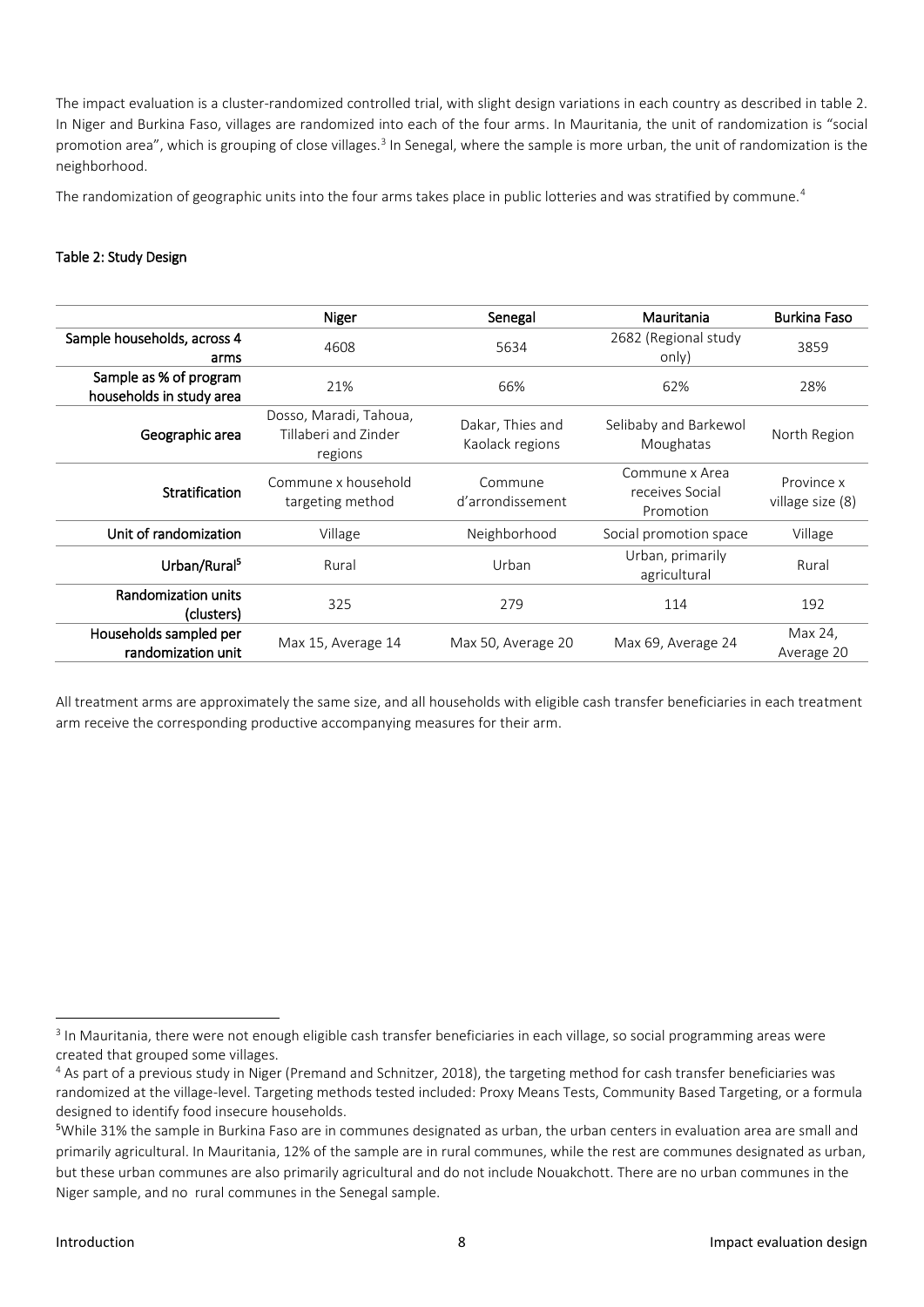

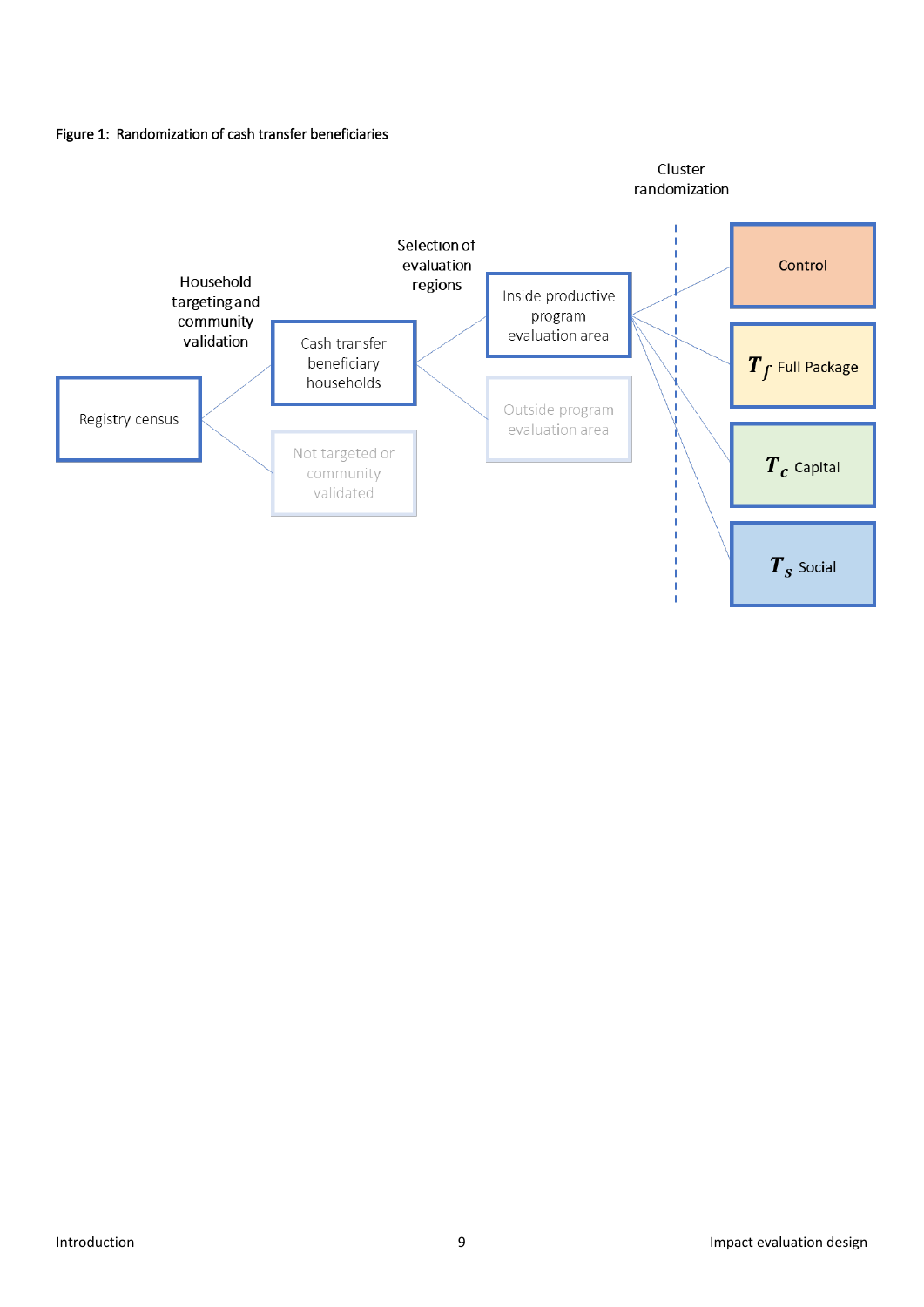#### <span id="page-9-0"></span>1.4 Data sources

# Survey data:

There are at least two rounds of household surveys: baseline and follow-up.

The baseline survey includes the following sections:

#### Table 4: Baseline survey sections

|                | <b>BENEFICIARY SECTION</b>            |    | <b>HOUSEHOLD HEAD SECTION</b> |
|----------------|---------------------------------------|----|-------------------------------|
| 0              | Introduction                          | 11 | Food consumption and spending |
|                | Household head roster                 | 12 | Agriculture                   |
|                | Productive activities                 | 13 | Livestock                     |
| 3              | Household non-agricultural activities | 14 | Fishing                       |
| $\overline{4}$ | Finance                               | 15 | Assets                        |
| 5              | Housing                               | 16 | Education and health spending |
| 6              | Food security                         | 17 | Non-food spending             |
|                | Cash transfers                        | 18 | Social programs               |
| 8              | Relationships                         | 19 | Transfers                     |
| 9              | Program preferences                   | 20 | <b>Shocks</b>                 |
| 10             | Psychology and mental Health          |    |                               |
|                |                                       |    |                               |

The follow-up surveys include the same sections, with some expanded questions, as well as a section on the intervention, which is only administered to treatment households.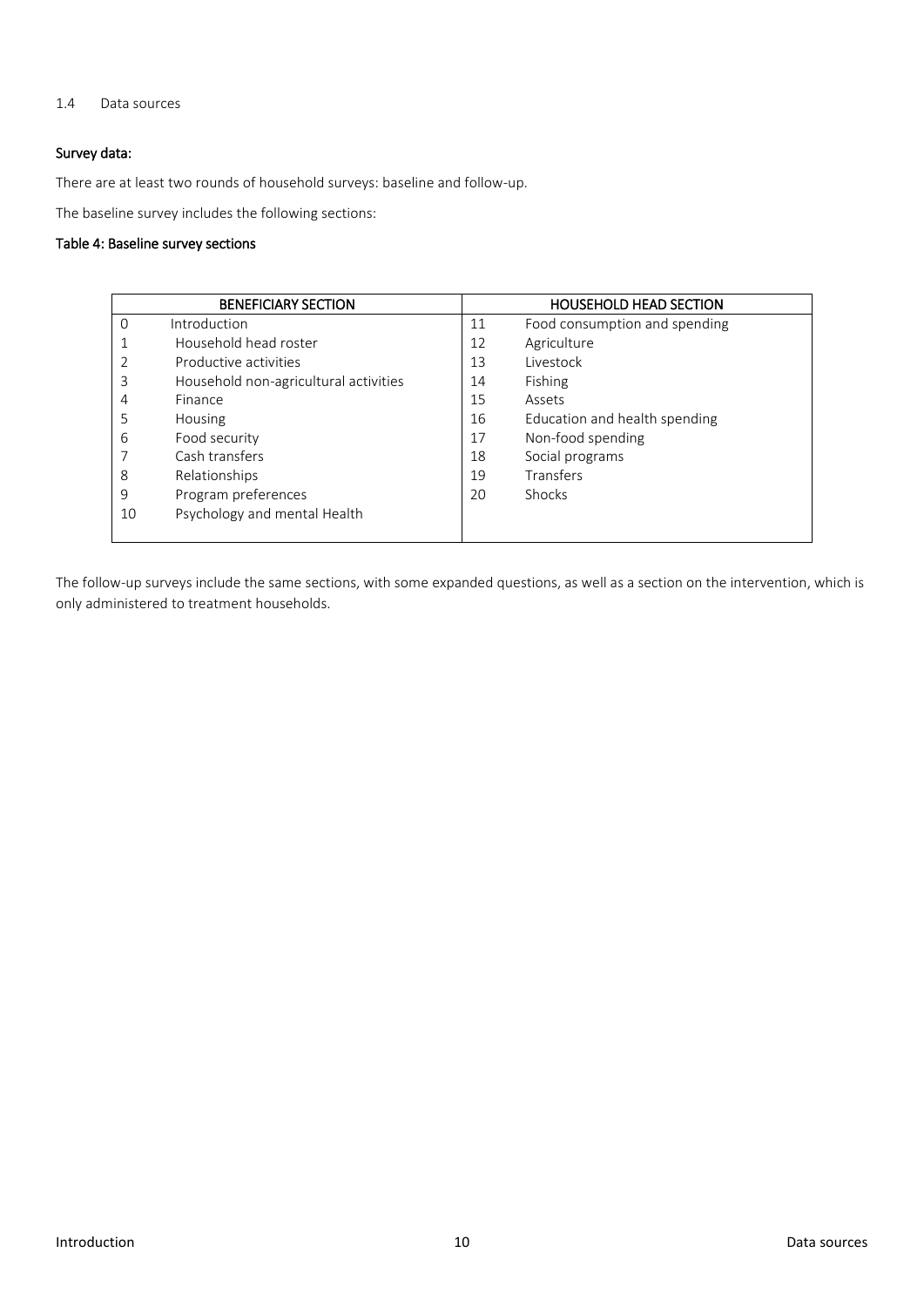It is expected that follow-up surveys will occur 6 to 12 months after the delivery of the lump-sum cash grant, subject to seasonality constraints (no surveying is expected to occur during Ramadan, or during the lean agricultural season). Further followups will be considered, subject to funding availability.

This pre-analysis plan was prepared and deposited before looking at any follow-up data.

# Figure 2: Program and Survey Timeline

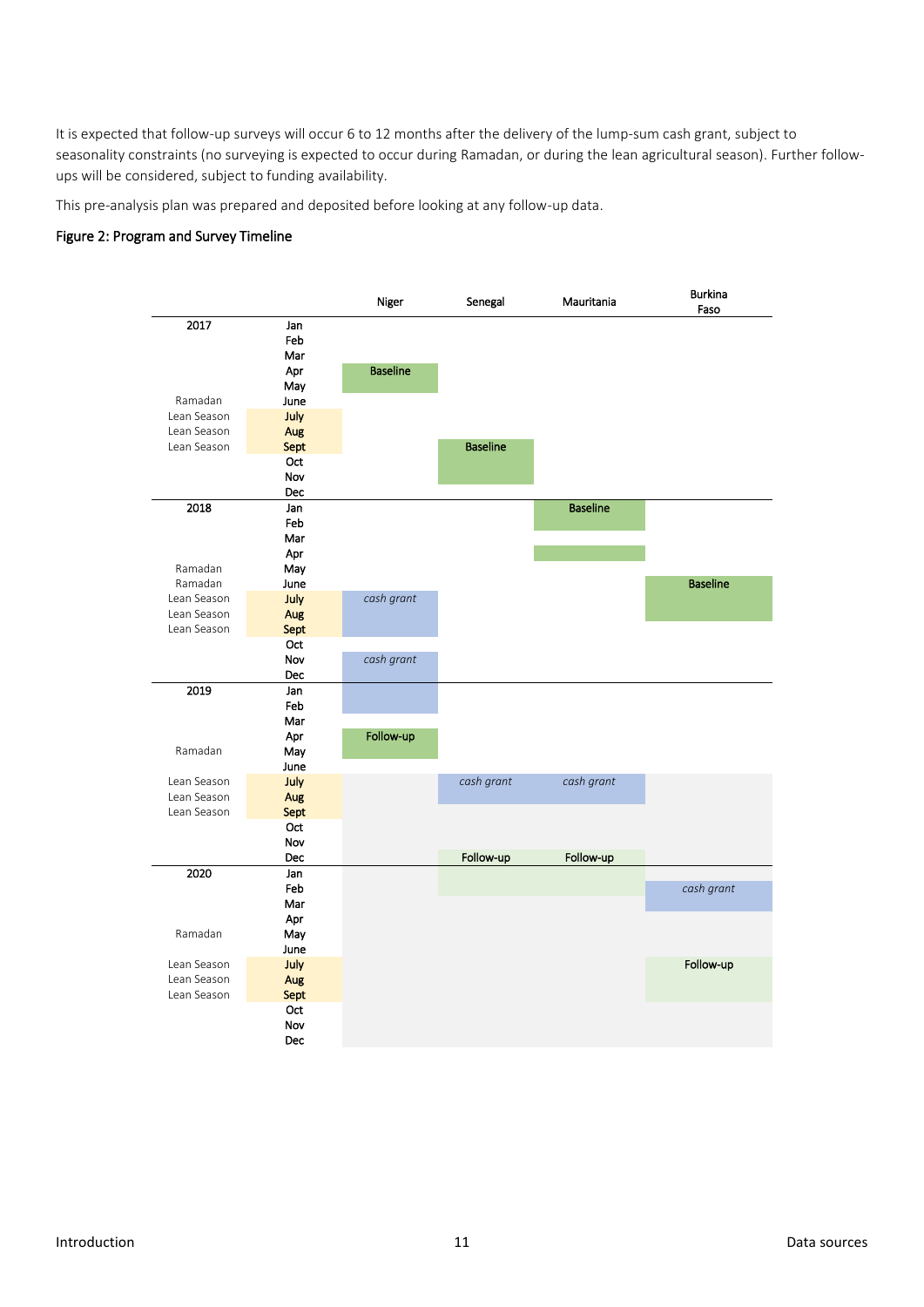# Monitoring data:

Household survey and GPS data may be merged with additional monitoring and evaluation data. At minimum, this includes amounts of the cash transfer and lump-sum cash grant received. Additional monitoring data on component receipt and participation is being collected (some at the individual level, some at the group level and some at the village level) and will be merged with the database to assess compliance with treatment assignment.

#### Additional data:

The survey data will be merged with rainfall and temperature data (Tropical Rainfall Measurement Mission and the Global Precipitation Measurement mission), and the Normalized Difference Vegetation Index (Africa Flood and Drought Monitor) to look at treatment heterogeneity by exposure to shocks. See specification 2.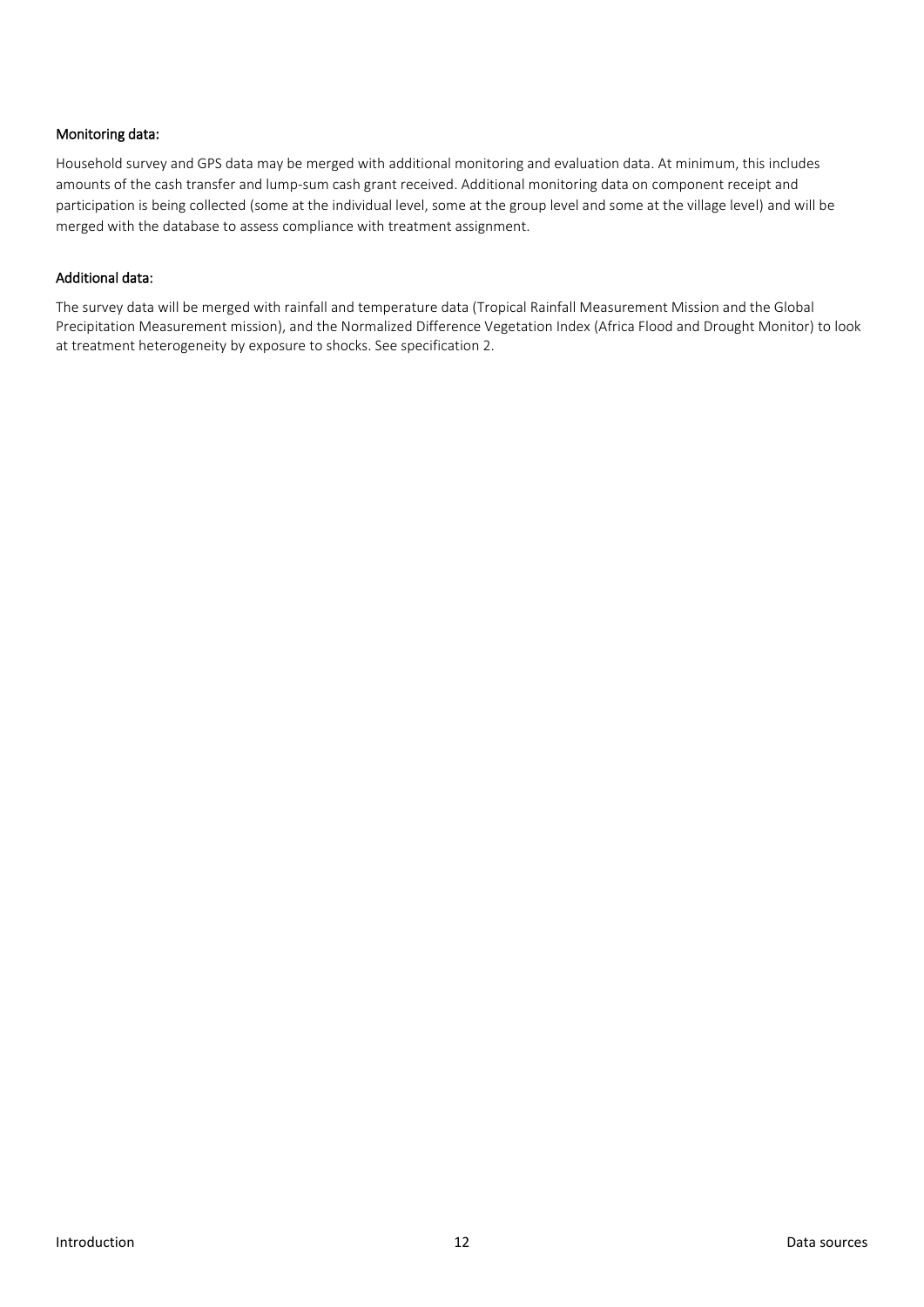#### <span id="page-12-0"></span>2 Methodology

<span id="page-12-1"></span>2.1 Specifications

#### <span id="page-12-2"></span>2.1.1 Specification 1

In the first specification, we will look at the direct effect of the program on the two primary outcomes described below (food security and consumption per adult equivalent). We also use this specification for secondary outcomes.

The general approach is estimate intent to treat using ANCOVA when the baseline value of the outcome variable is available. We regress outcomes related to each hypothesis above on dummy variables for 3 treatment arms, baseline value of the outcome (when available), and randomization strata fixed effects. Standard errors are clustered at the unit of randomization (village, neighborhood, or social promotion area.)

Recall, this is not a 2x2 design. The capital arm and the social arms have interventions that are subsets of the full arm's components, but are not nested within each other.

In the main analysis, we use the following specification:

(1)

$$
Y_1 = \beta_{fe} + \beta_f T_{full} + \beta_c T_{capital} + \beta_s T_{social} + \beta_0 Y_0 + \varepsilon
$$

i.e., we estimate separate treatment effects for each treatment group for each outcome variable. The general model will include fixed effects for randomization strata  $(\beta_{fe})$ , and control for the baseline outcome ( $Y_0$ ), where available.

We present false discovery q-values and Family Wise Error Rates for the 6 tests associated with the primary outcomes: (2 primary outcomes x 3 treatment arms). We do not adjust for tests across treatment arms.

We conduct the following two additional tests, using unadjusted p-values. Based on the results of these tests, we may present pooled specifications for secondary measures *in addition* to the specification above.

#### Does the social component not matter in the context of full package?

Test 1: If a joint test across the two primary outcome variables fails to reject equality of the full and capital effects, we will pool the full and capital arms in an *additional* specification. Social will remain a separate treatment arm.

#### Does the cash not matter in the context of the full package?

Test 2: If a joint test across the two primary outcome variables fails to reject equality of full and social effects, we will pool the full and social outcomes in an *additional* specification. Capital will remain a separate treatment arm.

#### <span id="page-12-3"></span>2.1.2 Specification 2

In the second specification, we look at the potential mitigating influence of the program on the effects of shocks on the two primary outcomes (food security and consumption per capita) by adding interactions of treatment arms with shocks. We will select the climatic shock variable that most strongly correlates with self-reported covariate shocks in the control groups.

(2)

$$
Y_1 = \beta_{fe} + \beta_{S}S + \beta_{f}T_{full} + \beta_{fs}T_{full}S + \beta_{c}T_{capital} + \beta_{cs}T_{capital}S + \beta_{s}T_{social} + \beta_{ss}T_{social}S + \varepsilon
$$

Candidates for the shock variable include total precipitation during the growing season, number of rainy days during the full/beginning/middle/end of the growing seasons, and duration of the longest dry spell (Fishman, 2016). An additional candidate is the daily average Normalized Difference Vegetation Index-(NDVI) during the growing season, a measure of greenness of the land. The NDVI shows stronger correlations with self-reported drought than do measures of seasonal rainfall in Niger (Gao and Mills, 2018).

We present both FDR q-values and FWERs corrected for the interactions associated with the primary outcomes – 2 primary outcomes x 3 (or 2, depending on the results of Tests 1 and 2) treatment arms.

#### Methodology 13 Specifications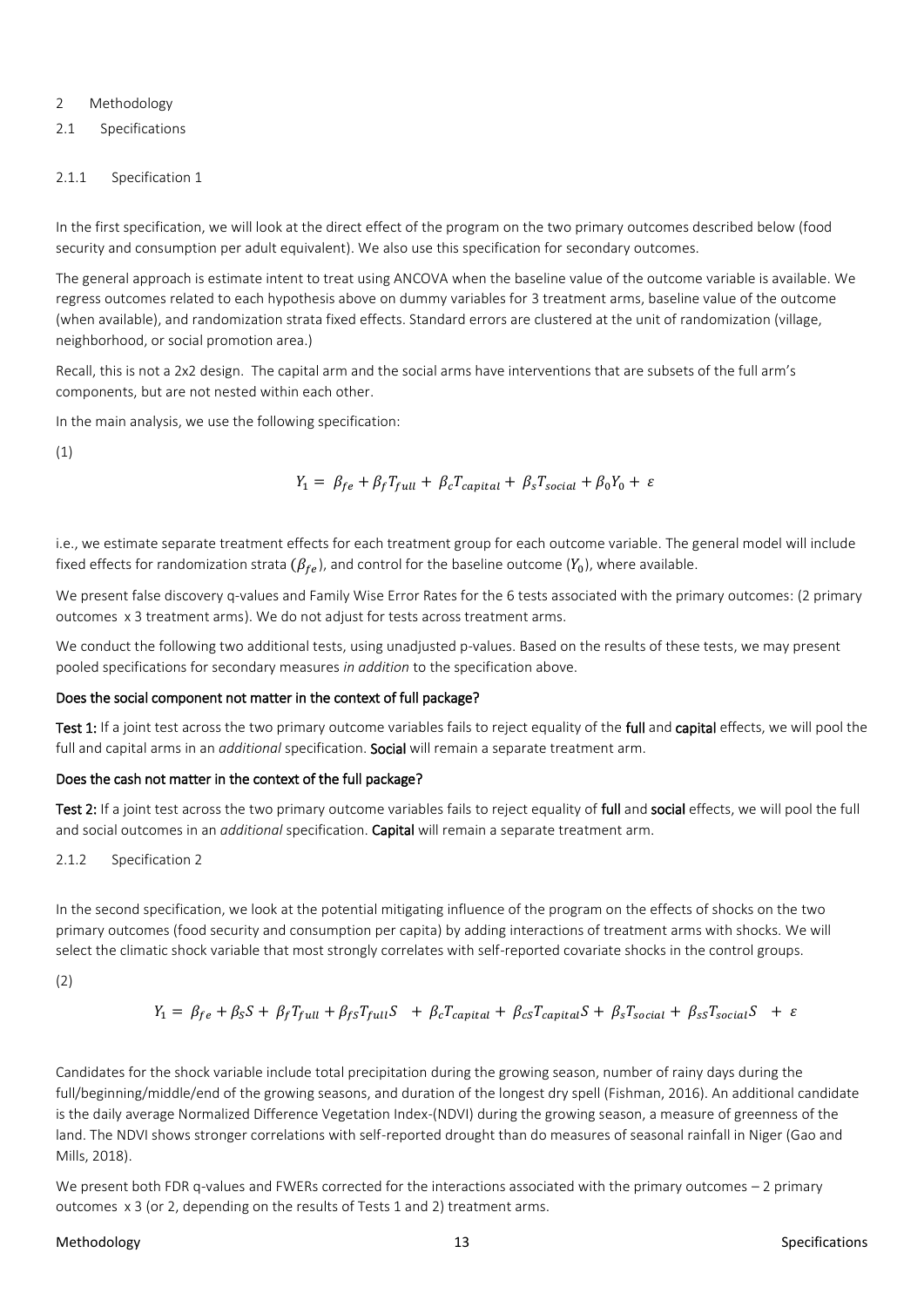We also report this specification with self-reported covariate shocks (experienced drought/irregular rain or floods in last 12 month) for presentational purposes. Self-reported idiosyncratic shocks, such as sickness, death, divorce and theft, are not included in this specification, since we cannot preclude that there is a treatment effect.

Urban households in Senegal are excluded from this specification, but may be included as a robustness check.

If the results of either Test 1 or Test 2 in specification 1 results in the pooling of treatment arms, we will also report results with the pooled arms and their interactions with shocks.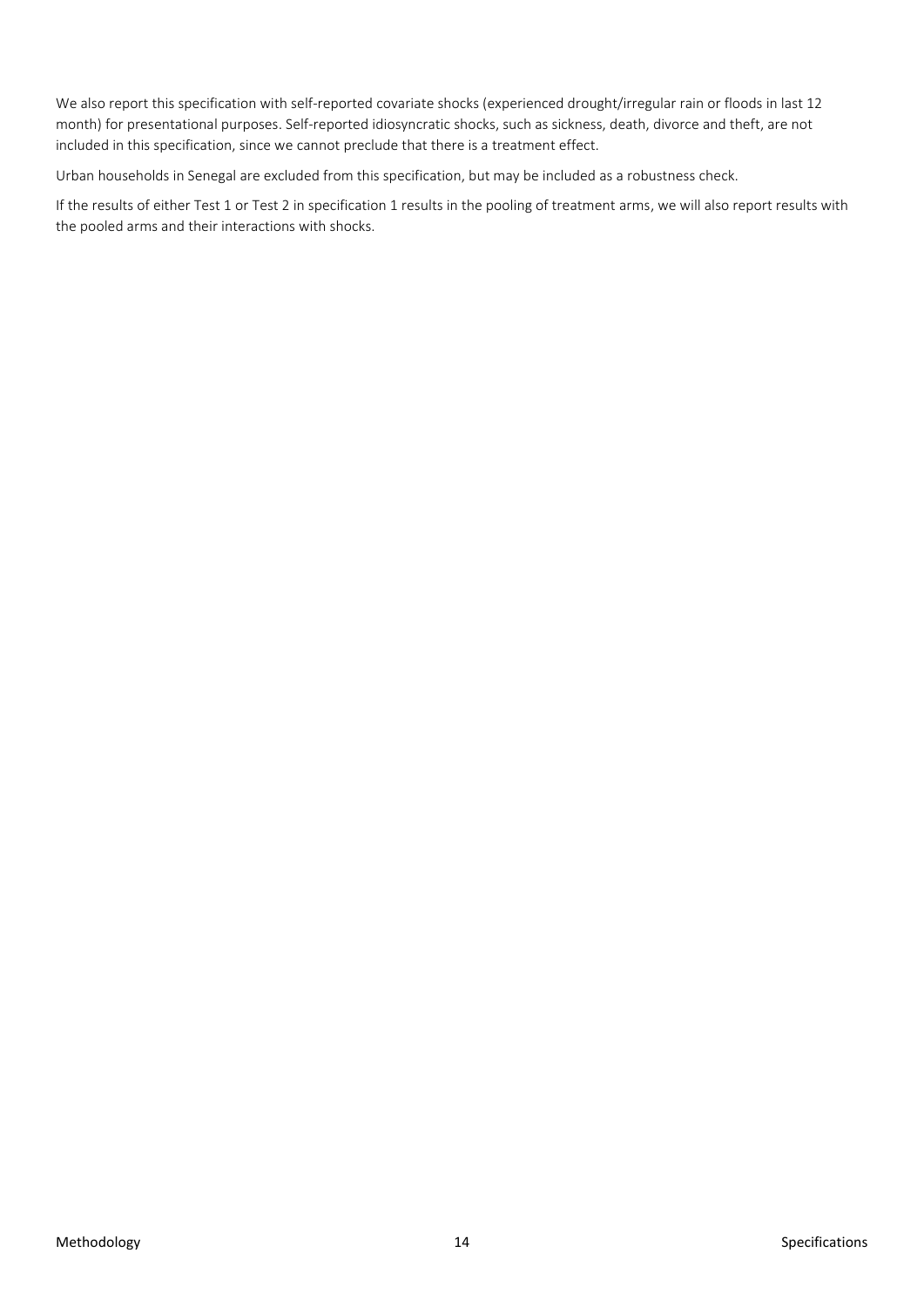#### <span id="page-14-0"></span>2.2 Primary outcomes

Our two primary outcomes are the key outcomes that relate directly to program objectives and may be used as success metrics for the intervention. As described in section 2.2, we care about the direct effect of the program on these outcomes (specification 1), as well as the program's ability to foster resilience, defined as the program's ability to mitigate the effects of a shock on these outcomes (specification 2).

|                                                                                                                                                                                                                                                                                               | <b>Primary Outcomes</b>                                                                                                                                                                                                                                                                                                                                                                                                                                                                                                                                                                          |
|-----------------------------------------------------------------------------------------------------------------------------------------------------------------------------------------------------------------------------------------------------------------------------------------------|--------------------------------------------------------------------------------------------------------------------------------------------------------------------------------------------------------------------------------------------------------------------------------------------------------------------------------------------------------------------------------------------------------------------------------------------------------------------------------------------------------------------------------------------------------------------------------------------------|
| Family for MHT (2)                                                                                                                                                                                                                                                                            | <b>Construction Notes</b>                                                                                                                                                                                                                                                                                                                                                                                                                                                                                                                                                                        |
| <b>Food Insecurity Scale</b>                                                                                                                                                                                                                                                                  | The FIES is constructed by using a Rasch model to<br>determine difficulty (in this context, "severity")<br>weights on 8 binary measures of food insecurity<br>in each country. We apply the difficulty weights<br>from the baseline scale to construct a<br>standardized scale at follow-up. Each country will<br>have different weights on each item and will be<br>standardized based on their difficulty weights.                                                                                                                                                                             |
| Daily consumption per adult<br>equivalent                                                                                                                                                                                                                                                     | Sum of adult equivalents of the following<br>components, winsorized at 98p for the country at<br>the smallest component type possible :<br>• Weekly home food consumption (value) / 7,<br>list of food items varies by country, weekly<br>amount divided by 7<br>• Weekly expenditure on food away from home /<br>7<br>• Non-food goods and services (value) scaled to<br>days, list of items and reference period varies by<br>country<br>• Education expenditure scaled to days, list of<br>items varies by country<br>• Health expenditure scaled to days, list of items<br>varies by country |
|                                                                                                                                                                                                                                                                                               | • Yearly expenditure on household repairs and<br>improvements / 365 days / 8 years for expected<br>lifetime of improvement/repair, types of<br>repairs/improvements vary across countries<br>• Yearly celebration expenditure / 365, list of                                                                                                                                                                                                                                                                                                                                                     |
|                                                                                                                                                                                                                                                                                               | celebrations varies by country                                                                                                                                                                                                                                                                                                                                                                                                                                                                                                                                                                   |
| (Adult Equivalent Scale: 1st adult = 1, 2nd-n adults = 0.7, children 0-14 = 0.5).<br>Household asset purchases are not included in the consumption calculation<br>because their value and purchase is not collected. We do not adjust for meals<br>shared with members outside the household. |                                                                                                                                                                                                                                                                                                                                                                                                                                                                                                                                                                                                  |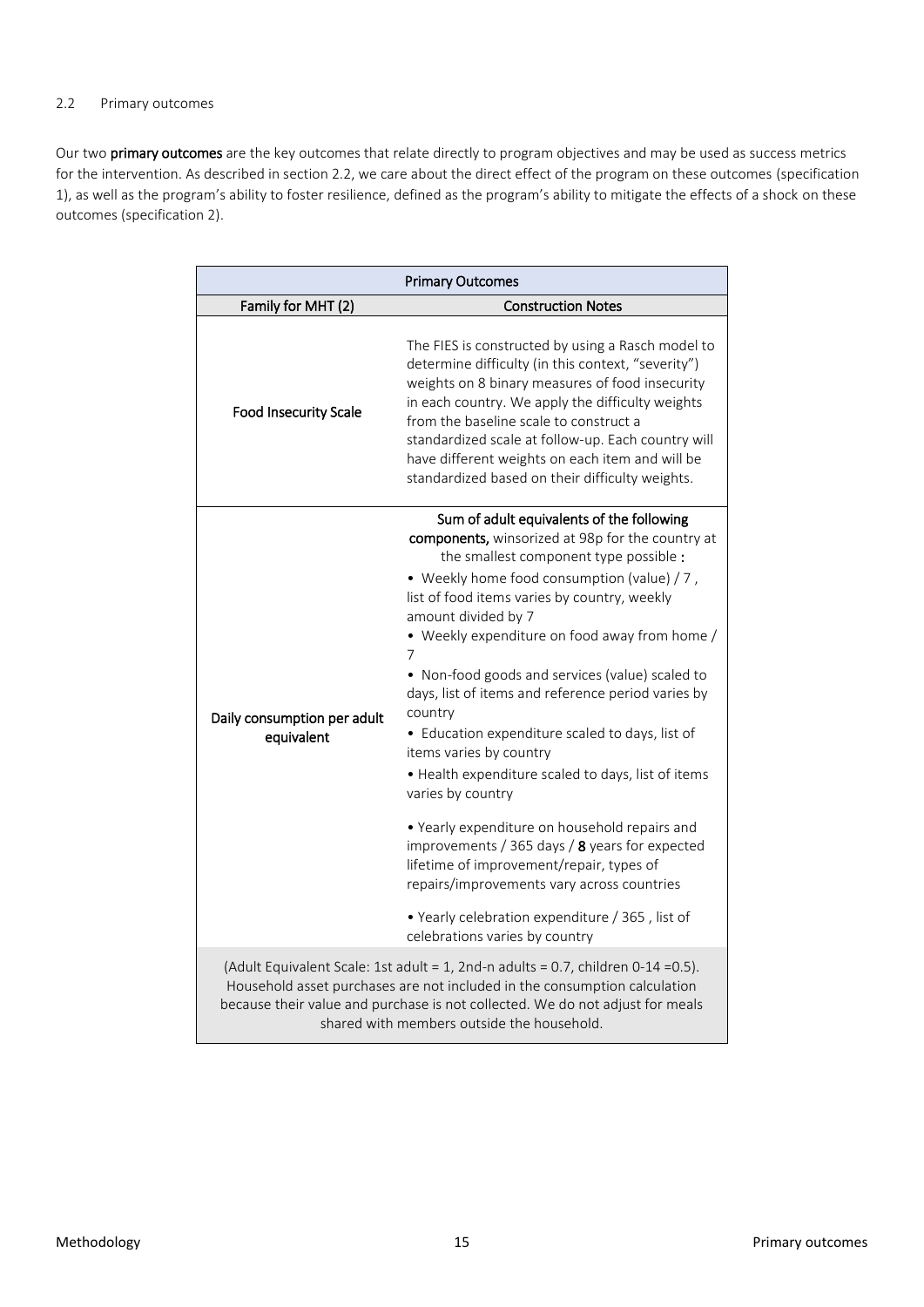#### <span id="page-15-0"></span>2.3 Secondary measures

In order to further understand the impact of the program, we turn to secondary measures. We consider secondary outcomes, which have directional hypotheses and are targeted by the program, downstream outcomes, which have directional hypotheses but are not specifically targeted by the program, descriptive measures and mechanisms, with less clear directional hypotheses, and other available measures.

We divide secondary outcomes, downstream outcomes, and descriptive measures and mechanisms into families for hypothesis testing within each family (example: productive revenue family, household structure family). We report both FDR q-values and FWER for the outcomes by 3 tests of the arms against the control. We do not multiple hypothesis test within the families of other available measures.

If the results of tests 1 or 2 indicate the inclusion of an additional pooled specification, we will present the pooled specification in a separate panel and will multiple hypothesis correct for secondary measures within each specification.

|    | <b>Secondary Outcomes</b>                       |  |  |  |  |
|----|-------------------------------------------------|--|--|--|--|
|    |                                                 |  |  |  |  |
|    | Multiple hypothesis testing within 11 families: |  |  |  |  |
| 1. | Food security                                   |  |  |  |  |
| 2. | Beneficiary productive revenue                  |  |  |  |  |
| 3. | Household income diversification                |  |  |  |  |
| 4. | Psychological well-being                        |  |  |  |  |
| 5. | Assets                                          |  |  |  |  |
| 6. | Financial engagement                            |  |  |  |  |
| 7. | Savings goals and behavior                      |  |  |  |  |
| 8. | Non-agricultural activities                     |  |  |  |  |
| 9. | Healthy activity practices                      |  |  |  |  |
|    | 10. Decision making and productive agency       |  |  |  |  |
|    | 11. Coping strategies                           |  |  |  |  |
|    | Downstream outcomes                             |  |  |  |  |
|    |                                                 |  |  |  |  |
|    | Multiple hypothesis testing within 3 families:  |  |  |  |  |
|    |                                                 |  |  |  |  |
| 1. | <b>Gender Perceptions and Norms</b>             |  |  |  |  |
| 2. | Social well-being                               |  |  |  |  |
| 3. | Children                                        |  |  |  |  |
|    | Descriptive measures and mechanisms             |  |  |  |  |
|    |                                                 |  |  |  |  |
|    | Multiple hypothesis testing within 5 families:  |  |  |  |  |
|    |                                                 |  |  |  |  |
| 1. | Household structure                             |  |  |  |  |
| 2. | Beneficiary time use                            |  |  |  |  |
| 3. | Beneficiary labor participation                 |  |  |  |  |
| 4. | Agriculture                                     |  |  |  |  |
| 5. | Livestock                                       |  |  |  |  |
| 6. | Beneficiary lending to household members        |  |  |  |  |
|    | Process outcomes and other available measures   |  |  |  |  |
|    |                                                 |  |  |  |  |
|    | No multiple hypothesis testing:                 |  |  |  |  |
| 1. | The intervention itself                         |  |  |  |  |
| 2. | Periodic cash transfers                         |  |  |  |  |
| 3. | Other programs                                  |  |  |  |  |
|    |                                                 |  |  |  |  |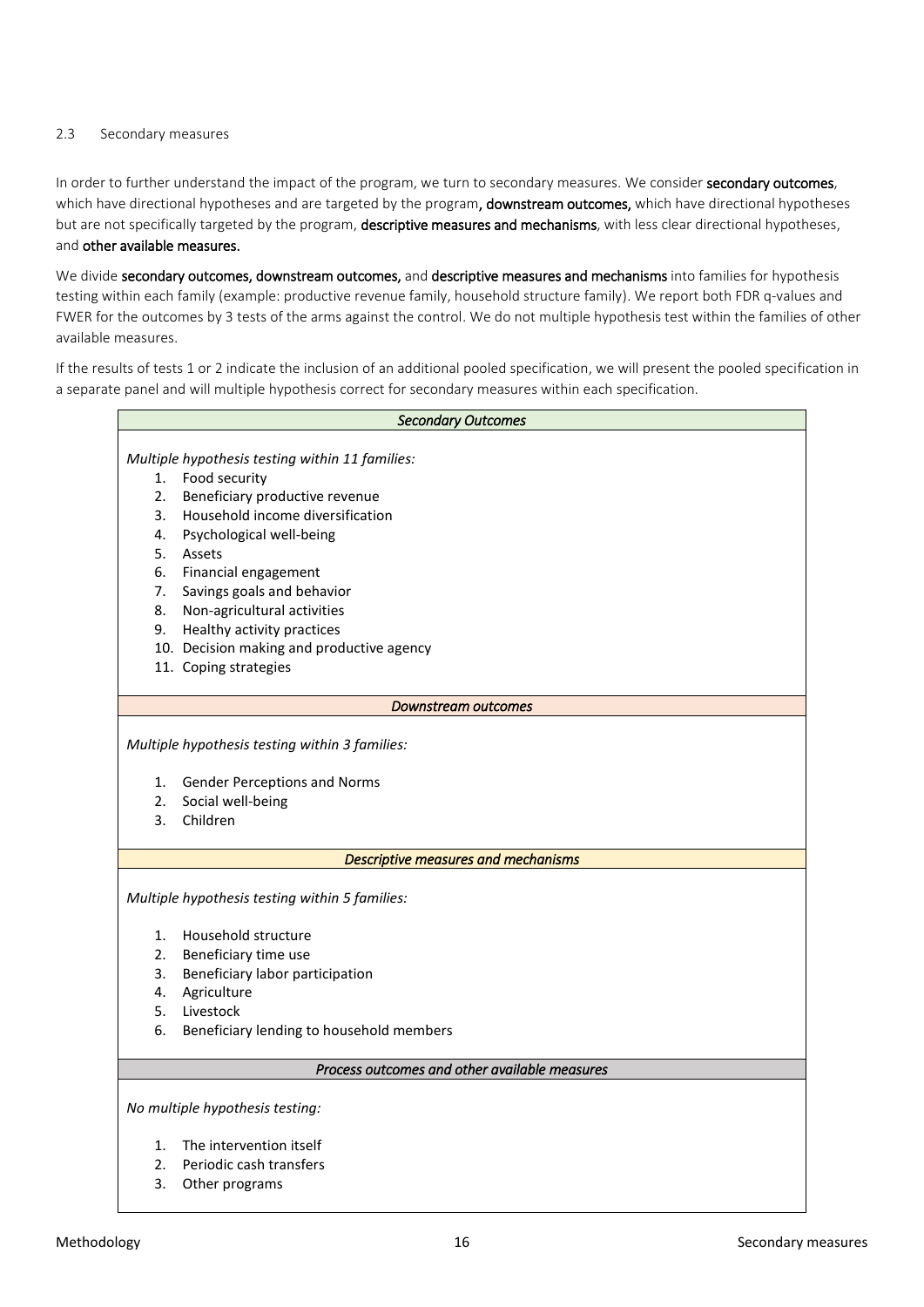# <span id="page-16-0"></span>2.3.1 Secondary outcomes

|                                           | <b>Food Security</b>                                                                                                                                                                                                               |
|-------------------------------------------|------------------------------------------------------------------------------------------------------------------------------------------------------------------------------------------------------------------------------------|
| Family for MHT (3)                        | <b>Construction Notes</b>                                                                                                                                                                                                          |
| <b>Food Insecurity Scale</b>              | See primary outcomes.                                                                                                                                                                                                              |
| <b>Beneficiary Food Consumption Score</b> | Weighted sums of days out of last 7 consumed the following<br>items: $(cereals + tubes)*2 + pulses*3 + vegetables*1 + fruit*1 +$<br>meat/fish/eggs*4 + milk*4 + oil*0.5 + sugar*0.5, (cereals +<br>tubers) are top-coded at 7 days |
| Child wasting (child level)               | WHO definition, based on height for weight, for children ages 3-<br>59 months                                                                                                                                                      |

| 2.<br>Beneficiary productive revenue                                                                                                                  |                                                                                                                                                                                                                                                                                                                            |  |
|-------------------------------------------------------------------------------------------------------------------------------------------------------|----------------------------------------------------------------------------------------------------------------------------------------------------------------------------------------------------------------------------------------------------------------------------------------------------------------------------|--|
| Family for MHT (4)                                                                                                                                    | <b>Construction Notes</b>                                                                                                                                                                                                                                                                                                  |  |
| Non-agricultural activity revenue, beneficiary,<br>last 30 days                                                                                       | Business revenue in last 30 days for all businesses owned or<br>managed by beneficiary. Revenue is divided by number of co-<br>owners.                                                                                                                                                                                     |  |
| Wage earnings, beneficiary, 12 months                                                                                                                 | Direct                                                                                                                                                                                                                                                                                                                     |  |
| Harvest value, plots owned or managed by<br>beneficiary                                                                                               | Harvest value of crops planted on plots owned or managed by<br>beneficiary in the dry or rainy season. If multiple<br>owner/managers, value divided evenly. Since we ask about<br>harvest value at the crop level (not plot level), if crops are grown<br>on more than one plot, value divided in proportion to plot size. |  |
| Livestock sale revenue, beneficiary, (last 12<br>months)                                                                                              | Assigned to the beneficiary if she is listed as controlling the sale<br>proceeds.                                                                                                                                                                                                                                          |  |
| Other associated measures : Household productive revenue by the same categories, details on non-agricultural<br>activities, agriculture and livestock |                                                                                                                                                                                                                                                                                                                            |  |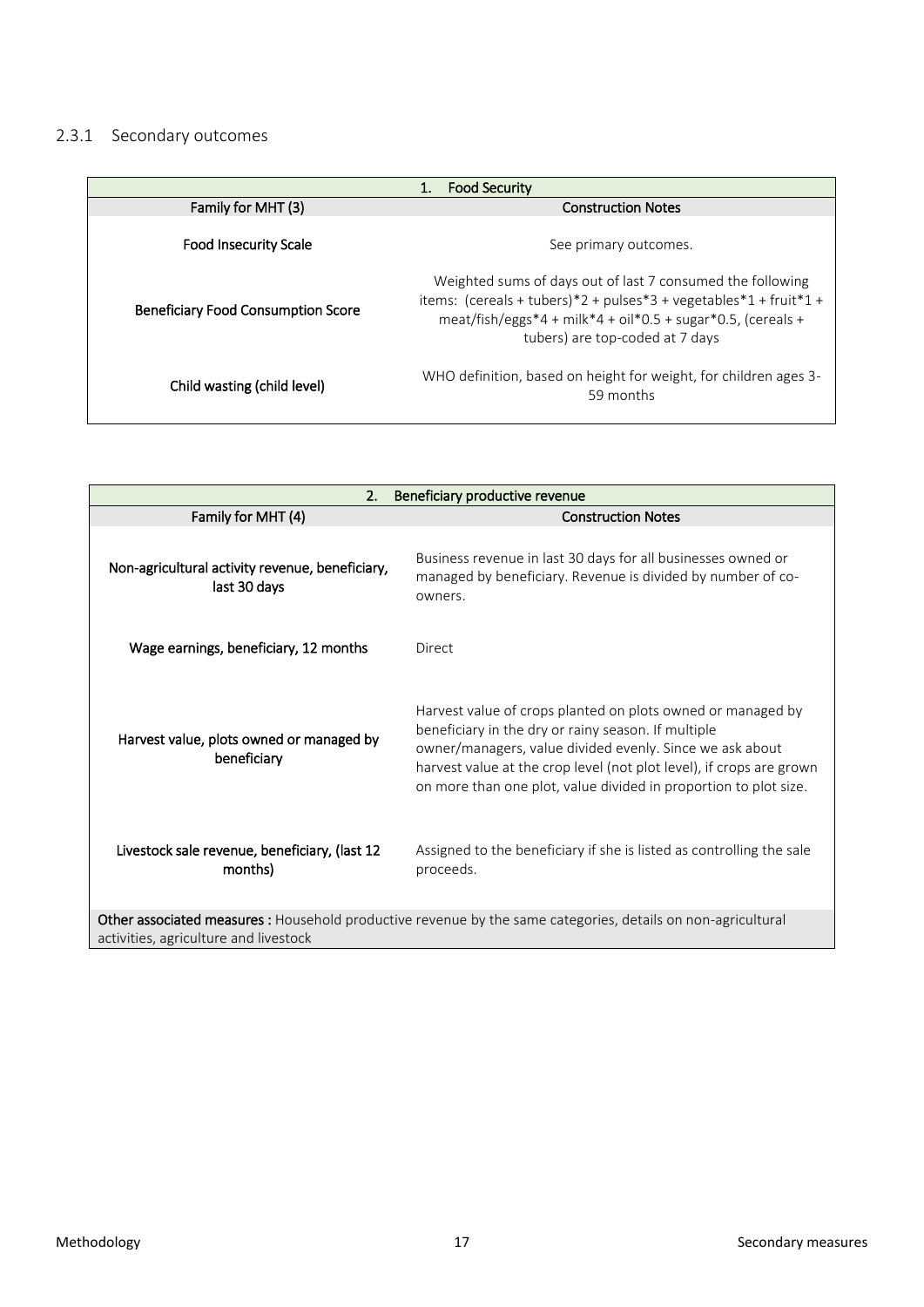| 3.                                                               | Household income diversification                                                                                                |
|------------------------------------------------------------------|---------------------------------------------------------------------------------------------------------------------------------|
| Family for MHT (6)                                               | <b>Construction Notes</b>                                                                                                       |
|                                                                  |                                                                                                                                 |
| Count income sources                                             | Sum of sources below                                                                                                            |
| Count of types of crops                                          | rainy season: 1) cereals, 2) legumes and pulses, 3) tubers, 4) other<br>cash crops, 5) horticulture, 6) any counter season crop |
| Count of business types                                          | Count of household businesses types (5 possible types)                                                                          |
| Count of livestock types                                         | Cow/bull, horse/donkey, sheep/goat, poultry, other                                                                              |
| Count of wage-earning sources                                    | Count of wages earning sources, head of household and beneficiary<br>only                                                       |
| Beneficiary's primary activity is a non-agricultural<br>activity |                                                                                                                                 |

| 4.                          | Psychological well-being                                                                                                                                                                                                                       |
|-----------------------------|------------------------------------------------------------------------------------------------------------------------------------------------------------------------------------------------------------------------------------------------|
| Family for MHT (3)          | <b>Construction Notes</b>                                                                                                                                                                                                                      |
| Mental Health and Wellbeing | Factor z-score index of 5 components :                                                                                                                                                                                                         |
|                             | • Depression: 4 questions from (CESD-R-10), (0-7, recode to 1-4);<br>sum, reversed<br>• Disability: 4 questions from the SRQ-20 (Self-report<br>questionnaire), (recoded from [1-4] to 0/1), (neurotic, stress-related<br>disorders), reversed |
|                             | • Life Satisfaction: Cantril's latter of life satisfaction (1-10)                                                                                                                                                                              |
|                             | • Inner peace: Inner peace (1-10)                                                                                                                                                                                                              |
|                             | • One item mental health assessment: Productive beneficiary<br>mental health self-assessment (1-5), standardized                                                                                                                               |
| Self and social worth index | Factor z-score index of 2 components:<br>Self-efficacy: 7 questions from GSE-10 and 1 question from<br>Rosenberg Self-Esteem; (1-4); sum of items                                                                                              |
|                             | Social standing:<br>· Good person [1-10]<br>• Respected person [1-10]<br>• Opinion followed [1-10]<br>• Social position [1-10]                                                                                                                 |
| Future expectations index   | Factor z-score index of 3 components:<br>• Expected social status in 2 years [1-10]<br>• Expected life satisfaction in 2 years [1-10]<br>• Expected social position of child<br>at age 30 [1-10]                                               |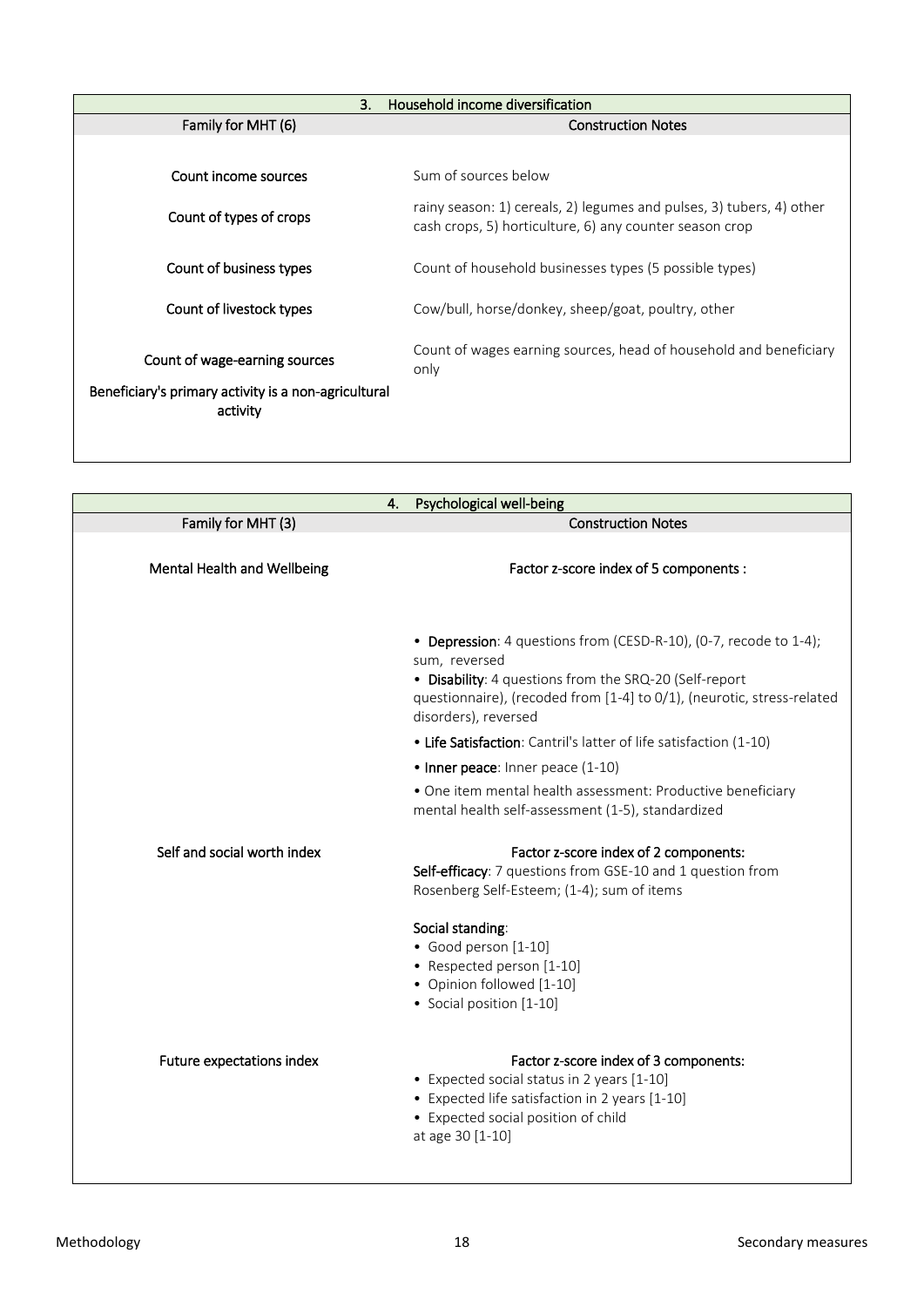| 5.<br><b>Assets</b>          |                                                                                                                                  |
|------------------------------|----------------------------------------------------------------------------------------------------------------------------------|
| Family for MHT (4)           | <b>Construction Notes</b>                                                                                                        |
| Agricultural asset values    | Set of assets for each country, direct report of current value,<br>each asset value winsorized at 98p within each country        |
| Livestock asset values       | Set of livestock for each country, direct report or current value,<br>each livestock value winsorized at 98p within each country |
| <b>Business asset values</b> | Direct asset value by business, winsorized at 98p at household<br>level                                                          |
| Household asset count        | Set of household assets asked about varies by country                                                                            |

| <b>Financial Engagement</b><br>6.                                                                                               |                                                                                                                    |
|---------------------------------------------------------------------------------------------------------------------------------|--------------------------------------------------------------------------------------------------------------------|
| Family for MHT (7)                                                                                                              | <b>Construction Notes</b>                                                                                          |
| Total amount contributed to savings group last<br>24 months                                                                     | Total winsorized at 98p (within country)                                                                           |
| Savings deposits outside the household<br>(excluding savings groups), last 3 months                                             | Total winsorized at 98p (within country)                                                                           |
| Outstanding debt (outside household)                                                                                            | Total winsorized at 98p (within country)                                                                           |
| Outstanding loans (outside household)                                                                                           | Total winsorized at 98p (within country)                                                                           |
| Gross inter-household transfers                                                                                                 | Absolute values of transfers to households winsorized at 98p +<br>absolute value of transfers in winsorized at 98p |
| Other associated measures: Savings goals, intrahousehold lending, savings groups and other savings locations<br>characteristics |                                                                                                                    |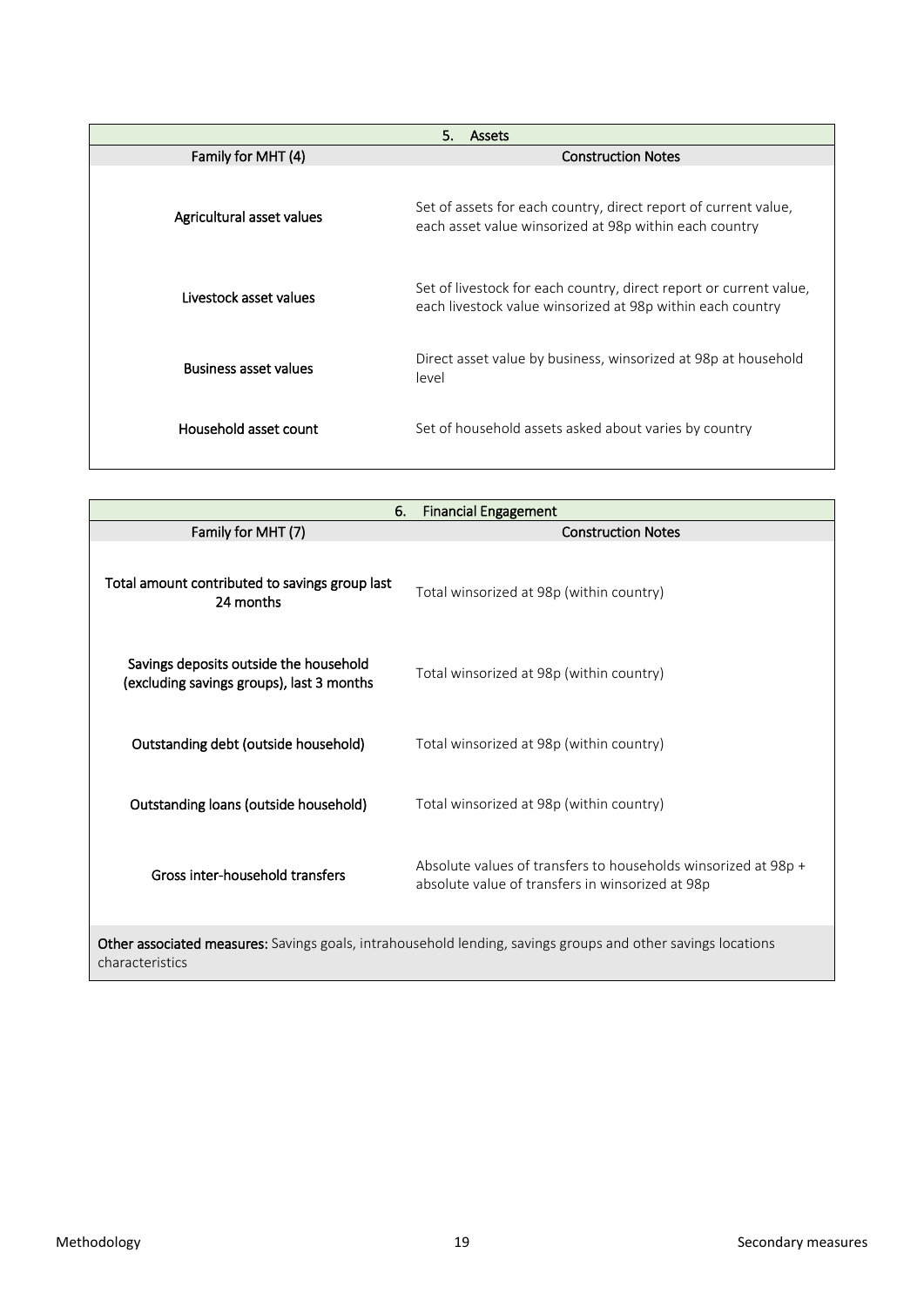| 7.                                                 | Savings goals and behavior       |
|----------------------------------------------------|----------------------------------|
| Family for MHT (5)                                 | <b>Construction Notes</b>        |
| shares savings amount and location with<br>husband |                                  |
| has goal for total savings level in 12 months      |                                  |
| savings level goal amount                          | winsorized at 98p, country level |
| has specific things saving for                     |                                  |
| Is saving for a productive activity                |                                  |

| 8.                                                                                                            | <b>Non-Agricultural Activities</b>                                                                     |
|---------------------------------------------------------------------------------------------------------------|--------------------------------------------------------------------------------------------------------|
| Family for MHT (6)                                                                                            | <b>Construction Notes</b>                                                                              |
| Count of household non-agricultural business in<br>last 12 months                                             | All household members                                                                                  |
| Abandoned a non-agricultural activity in last 24<br>months                                                    | All household members                                                                                  |
| Total investments in non-agricultural businesses,<br>beneficiary                                              | Beneficiary businesses only                                                                            |
| Estimated business profits, household level                                                                   | months active in last 12 months * average(profits in highest<br>month, profits in lowest active month) |
| Estimated business profits, business level                                                                    | months active in last 12 months * average(profits in highest<br>month, profits in lowest active month) |
| <b>Other associated measures:</b> Beneficiary-specific business outcomes, including whether intends to expand |                                                                                                        |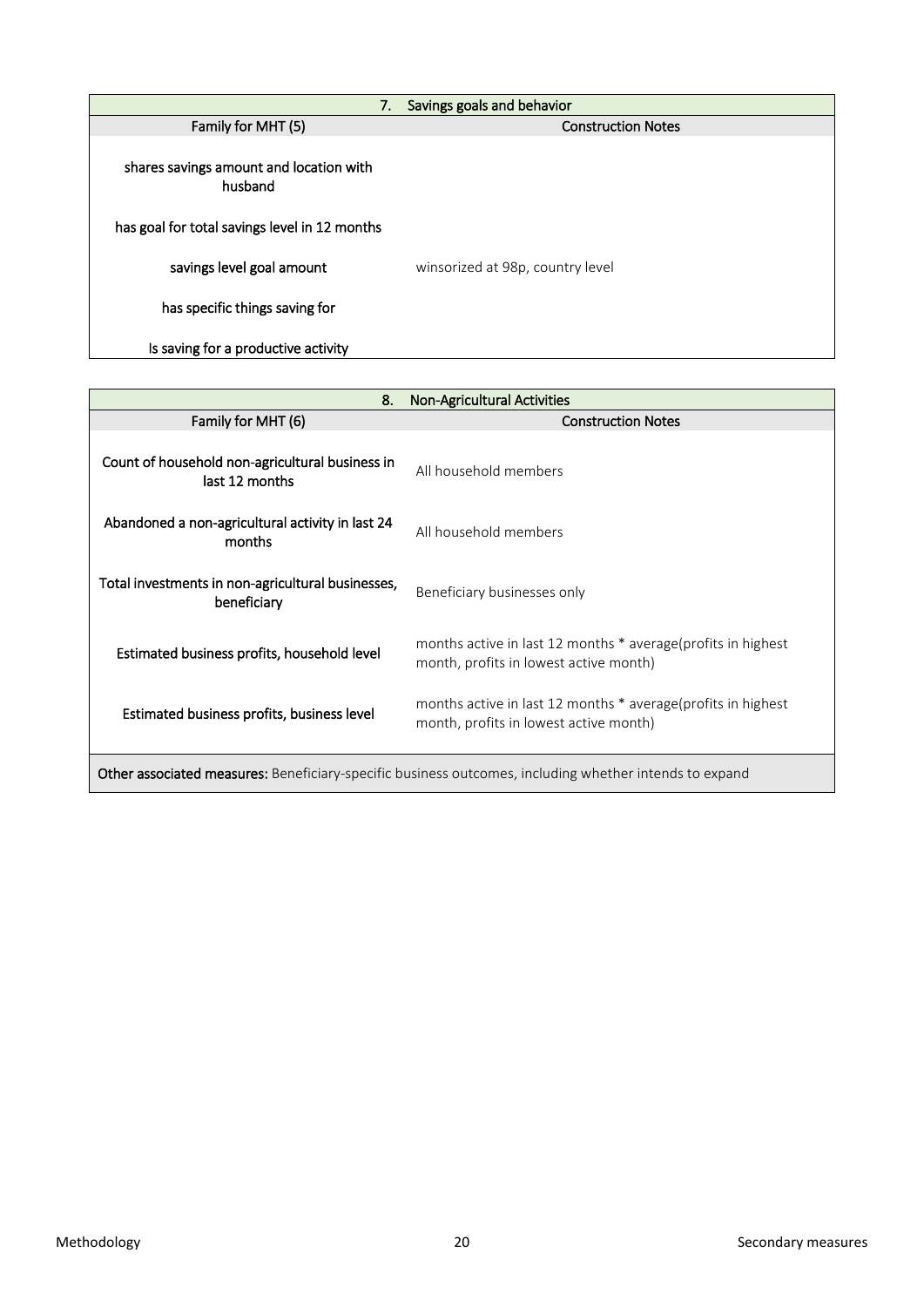| 9.                               | <b>Healthy Activity Practices</b>                                                       |
|----------------------------------|-----------------------------------------------------------------------------------------|
| Family for MHT (2)               | <b>Construction Notes</b>                                                               |
|                                  |                                                                                         |
| Count of good business practices | Count of following practices in primary activity:                                       |
|                                  | working capital and personal funds kept separate                                        |
|                                  | has ledger                                                                              |
|                                  | uses ledger or notes                                                                    |
|                                  | has business plan (written or oral)                                                     |
|                                  | knows own production cost                                                               |
|                                  | knows which of own offerings are most profitable                                        |
|                                  | sells on credit                                                                         |
|                                  | keeps registry of products sold on credit                                               |
|                                  | sets goals for following year                                                           |
|                                  | over last three months                                                                  |
|                                  | investigated competitor's prices                                                        |
|                                  | asked clients what they want                                                            |
|                                  | advertised                                                                              |
|                                  | changed supplier                                                                        |
|                                  | negotiated with supplier over prices                                                    |
|                                  | compared supplier's quality or prices                                                   |
|                                  | jointly acquired merchandise, inputs or equipment with someone<br>outside the household |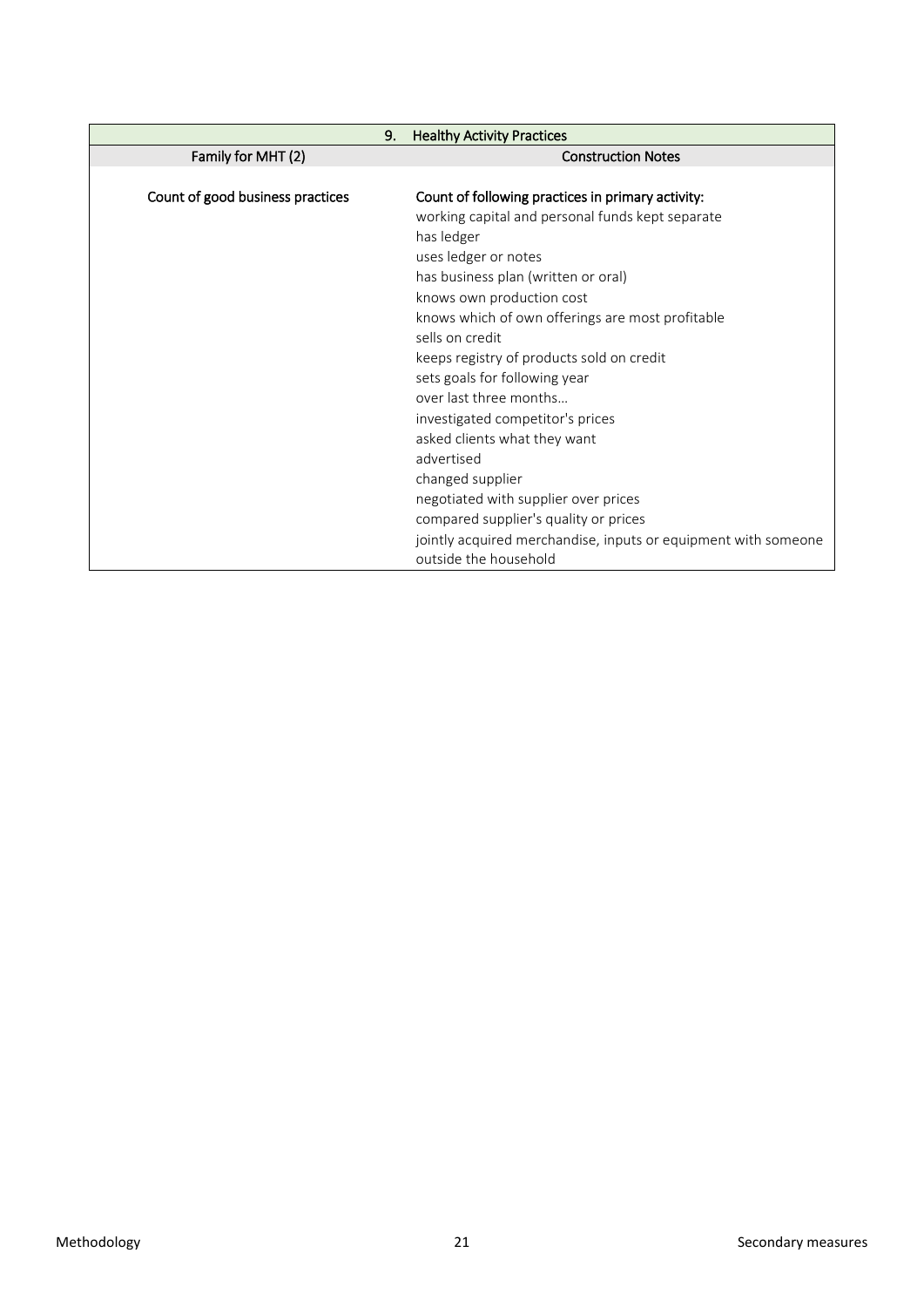|                                 | 10. Decision making and productive agency                                                                     |  |
|---------------------------------|---------------------------------------------------------------------------------------------------------------|--|
| Family for MHT (4)              | <b>Construction Notes</b>                                                                                     |  |
|                                 | Factor z-score index of 10 components,                                                                        |  |
| Decision weight index           | How much opinion matters [1-3] in decisions related to:                                                       |  |
|                                 | • own earnings                                                                                                |  |
|                                 | • partner's earnings                                                                                          |  |
|                                 | · daily spending                                                                                              |  |
|                                 | · large purchases<br>• family planning                                                                        |  |
|                                 | • own healthcare                                                                                              |  |
|                                 | • child education                                                                                             |  |
|                                 | · agriculture                                                                                                 |  |
|                                 | · livestock<br>• non-agricultural businesses                                                                  |  |
|                                 |                                                                                                               |  |
|                                 | Factor z-score index of 5 components,                                                                         |  |
| Decision possibility index      | Could make decisions if wanted to [1-3] in decisions related to:                                              |  |
|                                 | • own earnings                                                                                                |  |
|                                 | · daily spending<br>· large purchases                                                                         |  |
|                                 | • family planning                                                                                             |  |
|                                 | • own healthcare                                                                                              |  |
|                                 |                                                                                                               |  |
| Productive agency index         | Factor z-score index of 6 components:                                                                         |  |
|                                 | . Household has not prevented from working outside the home                                                   |  |
|                                 | • Beneficiary controls any revenue from sale of a crop                                                        |  |
|                                 | • Beneficiary owns or manages a non-agricultural business                                                     |  |
|                                 | • Beneficiary owns livestock                                                                                  |  |
|                                 | • Beneficiary controls revenue from the sale of livestock                                                     |  |
|                                 | • Beneficiary stayed a night outside the village for a productive<br>purpose, past 12 months                  |  |
| Relationship quality index      | Factor z-score index of 3 components:                                                                         |  |
|                                 | • Able to tell partner disagree (0-3) never to most of the time                                               |  |
|                                 | • Partner acts in my interest (0-3) never to most of the time                                                 |  |
|                                 | • Household prevents from visiting friends or family in last 12<br>months $(0-1)$                             |  |
|                                 | Other associated measures, not expected to be moved by the program and not included in family for purposed of |  |
| multiple-hypothesis testing).   |                                                                                                               |  |
| Task sharing with partner index | Factor z-score index of 4 components:                                                                         |  |
|                                 | • Husband spent time on one of 4 chores in last 7 days                                                        |  |
|                                 | • Partner shares food-related tasks at least occasionally                                                     |  |
|                                 | • Partner shares cleaning tasks at least occasionally                                                         |  |
|                                 | • Partner shares child tasks at least occasionally                                                            |  |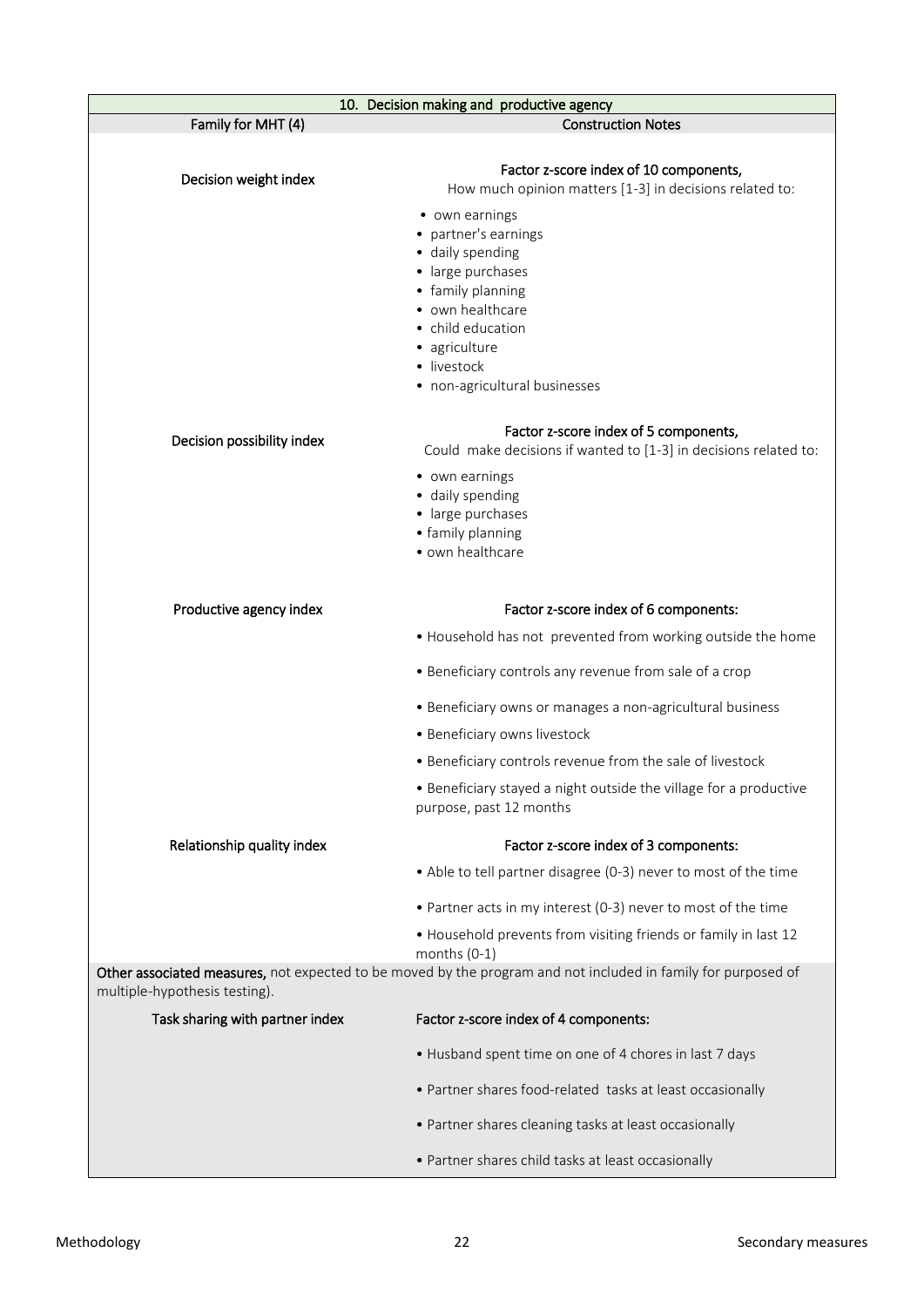| 11. Coping strategies                                              |                                                                                      |
|--------------------------------------------------------------------|--------------------------------------------------------------------------------------|
| Family for MHT (5)                                                 | <b>Construction Notes</b>                                                            |
| Shock response: sold livestock                                     | Listed as a response to top 3 of household's most severe shocks<br>in last 12 months |
| Shock response: sold food stocks                                   |                                                                                      |
| Shock response: used savings                                       |                                                                                      |
| Shock response: sold other productive assets                       |                                                                                      |
| Shock response: reduced health or education<br>spending            |                                                                                      |
| Other associated measures: Shocks faced, reasons not used strategy |                                                                                      |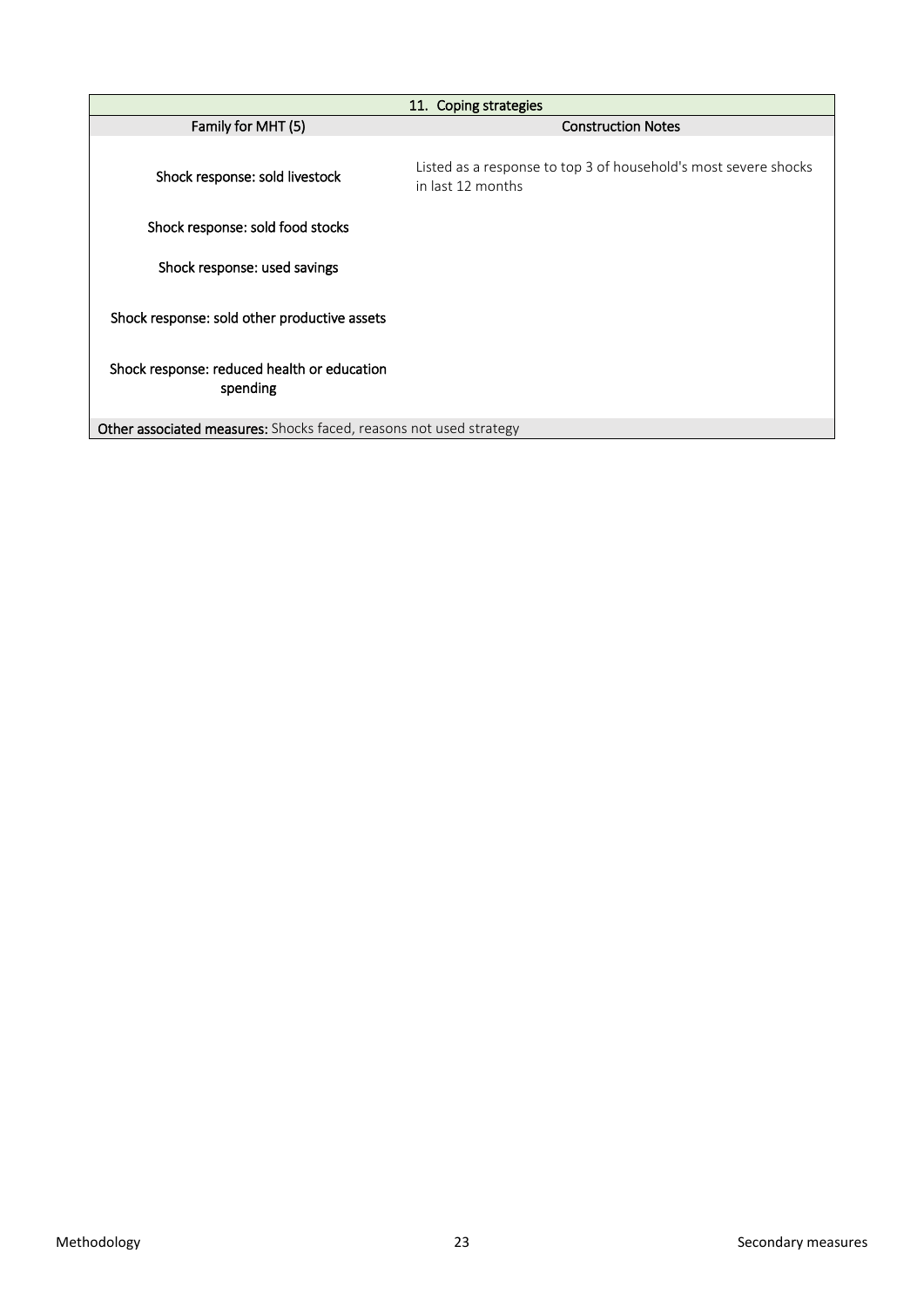<span id="page-23-0"></span>

| 1.                                                                                                                       | Gender perceptions and norms                                                                   |
|--------------------------------------------------------------------------------------------------------------------------|------------------------------------------------------------------------------------------------|
| Family for MHT (4)                                                                                                       | <b>Construction Notes</b>                                                                      |
| Gender attitudes index                                                                                                   | Factor z-score index of 5 components:                                                          |
|                                                                                                                          | . It is not justified if a husband beats his wife if she burns food                            |
|                                                                                                                          | . It is not justified if a husband beats his wife if she neglects the<br>children              |
|                                                                                                                          | • women should tolerate domestic violence to preserve harmony<br>$[1-4]$                       |
|                                                                                                                          | • only men should work outside the home [1-4]                                                  |
|                                                                                                                          | • girls' schooling is as important as boys' [1-4]                                              |
| Perceptions of domestic violence and household<br>relations index                                                        | Factor z-score index of 4 components:                                                          |
|                                                                                                                          | • out of 10, women who travel outside the village when they<br>want,                           |
|                                                                                                                          | · out of 10, women who have tensions in their household,<br>reverse                            |
|                                                                                                                          | • frequency that domestic violence happens in village (if burned<br>food) (0-3), reverse       |
|                                                                                                                          | • frequency that domestic violence happens in village (if neglects<br>children) (0-3), reverse |
| Perceptions related to productive activities index                                                                       | Factor z-score index of 3 components:                                                          |
|                                                                                                                          | • out of 10, women who would be supported by family if wanted<br>to become travelling vendor   |
|                                                                                                                          | · out of 10, women who would get a loan for activity if asked                                  |
|                                                                                                                          | • out of 10, women who started a new activity in last 12 months                                |
| Other associated measures: Sticking points for when perceived not acceptable for women to start a productive<br>activity |                                                                                                |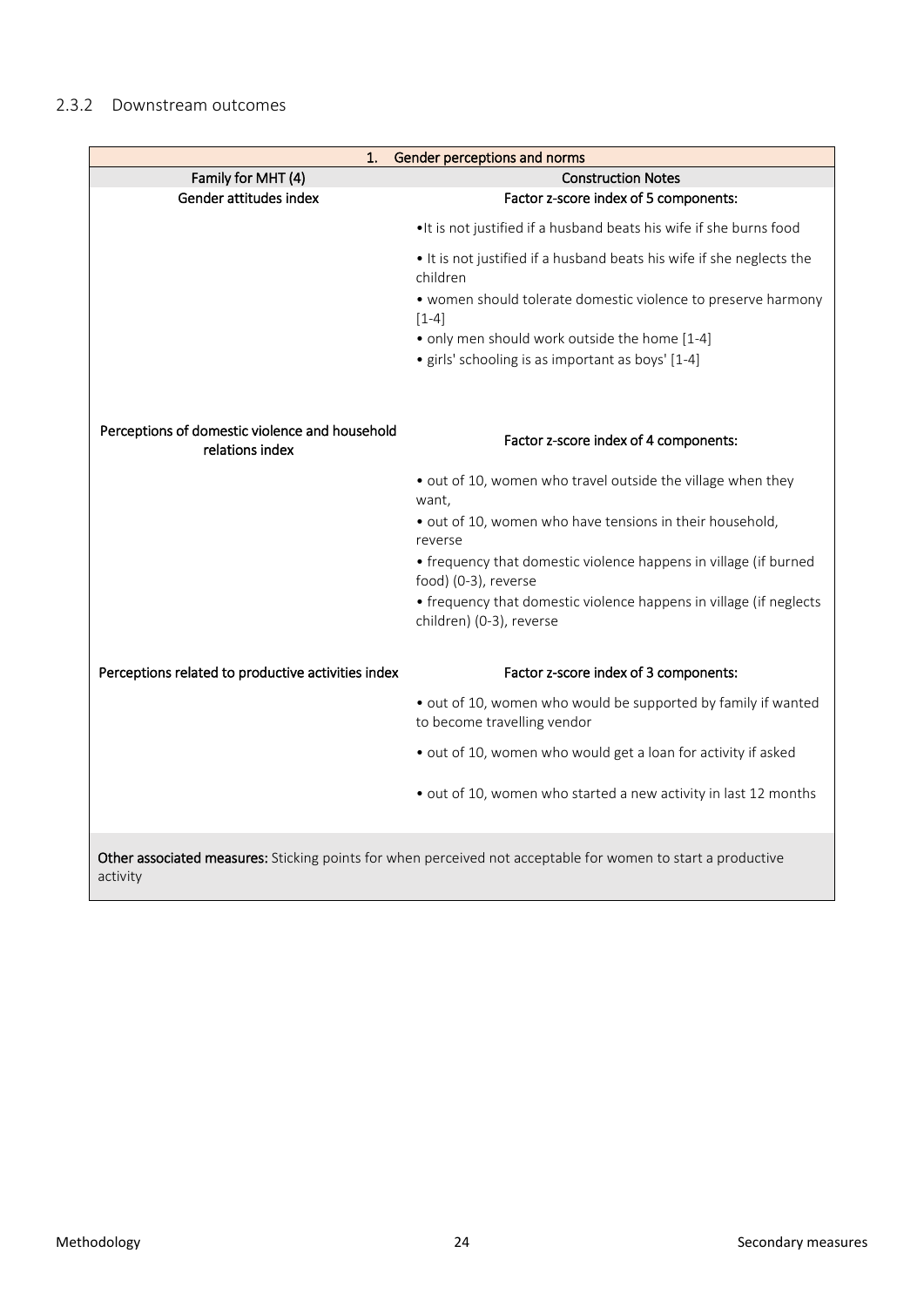| Family for MHT (5)                                                    | Social well-being<br>2.<br><b>Construction Notes</b>                                                                                                                                                                                                                                                                                                                                                                                                                                                                                                                                                                                                                                                                                                                                                                                                                                       |
|-----------------------------------------------------------------------|--------------------------------------------------------------------------------------------------------------------------------------------------------------------------------------------------------------------------------------------------------------------------------------------------------------------------------------------------------------------------------------------------------------------------------------------------------------------------------------------------------------------------------------------------------------------------------------------------------------------------------------------------------------------------------------------------------------------------------------------------------------------------------------------------------------------------------------------------------------------------------------------|
| Social support index                                                  | Factor z-score index of 6 components:                                                                                                                                                                                                                                                                                                                                                                                                                                                                                                                                                                                                                                                                                                                                                                                                                                                      |
|                                                                       | • Count of people know that have succeeded in life (has<br>aspirational role models)                                                                                                                                                                                                                                                                                                                                                                                                                                                                                                                                                                                                                                                                                                                                                                                                       |
|                                                                       | • Count of people could ask for activity advice                                                                                                                                                                                                                                                                                                                                                                                                                                                                                                                                                                                                                                                                                                                                                                                                                                            |
|                                                                       | • Count of people who have asked beneficiary for activity advice<br>in last 6 months                                                                                                                                                                                                                                                                                                                                                                                                                                                                                                                                                                                                                                                                                                                                                                                                       |
|                                                                       | • Count of people could ask for conflict advice                                                                                                                                                                                                                                                                                                                                                                                                                                                                                                                                                                                                                                                                                                                                                                                                                                            |
|                                                                       | • Count of people who have asked beneficiary for conflict advice<br>in last 6 months                                                                                                                                                                                                                                                                                                                                                                                                                                                                                                                                                                                                                                                                                                                                                                                                       |
|                                                                       | • Count of people could ask to sell products for you in a market                                                                                                                                                                                                                                                                                                                                                                                                                                                                                                                                                                                                                                                                                                                                                                                                                           |
| Financial support index                                               | Factor z-score index of 3 components:                                                                                                                                                                                                                                                                                                                                                                                                                                                                                                                                                                                                                                                                                                                                                                                                                                                      |
|                                                                       | • Can count on village community to help you financially [1-4]                                                                                                                                                                                                                                                                                                                                                                                                                                                                                                                                                                                                                                                                                                                                                                                                                             |
|                                                                       | • Count of people could ask for money                                                                                                                                                                                                                                                                                                                                                                                                                                                                                                                                                                                                                                                                                                                                                                                                                                                      |
|                                                                       | • Probability of putting together a small sum of money (0-4)                                                                                                                                                                                                                                                                                                                                                                                                                                                                                                                                                                                                                                                                                                                                                                                                                               |
| Social trust and cohesion index<br>Groups and collective action index | Factor z-score index of 3 components:<br>Trust in village<br>• Can count on other women in village [1-4]<br>. Out of ten, how many others in village can trust [0-10]<br>Tensions (reverse)<br>• Number of personal enemies [0-3]<br>• Household tensions in last 6 months [0-3]<br>• Community tensions in last 6 months [0-3]<br>Social closeness<br>• inclusion of self in (closeness to) household [1-4]<br>• inclusion of self in (closeness to) community [1-4]<br>• inclusion of self in (closeness to) partner [1-4]<br>Factor z-score index of 4 components:<br>• Count of groups or associations that member, last 2 months<br>• Count of positions of responsibility in any group, last 12 months<br>• Amount given for community projects, last 2 months<br>• Days volunteered for community activities, last 2 months<br>. Works with community to achieve common goals [1-4] |
| multiple-hypothesis testing).                                         | Other associated measures, not expected to be moved by the program and not included in family for purpose of                                                                                                                                                                                                                                                                                                                                                                                                                                                                                                                                                                                                                                                                                                                                                                               |
| Collectivism versus individualism                                     | Factor z-score index of 4 components<br>• Consider community opinions [1-4]<br>• Likes to be unique in community [1-4], reverse<br>• Duty to take care of people in village [1-4]<br>• Must respect household's decisions [1-4]<br>• Choice of normative over unique mat [1-0]<br>• Choice of normative over new fertilizer [1-0]                                                                                                                                                                                                                                                                                                                                                                                                                                                                                                                                                          |
| Trust in institutions                                                 | Factor z-score index of 2 components:<br>• Health system [0-1']<br>• Police [0-1']                                                                                                                                                                                                                                                                                                                                                                                                                                                                                                                                                                                                                                                                                                                                                                                                         |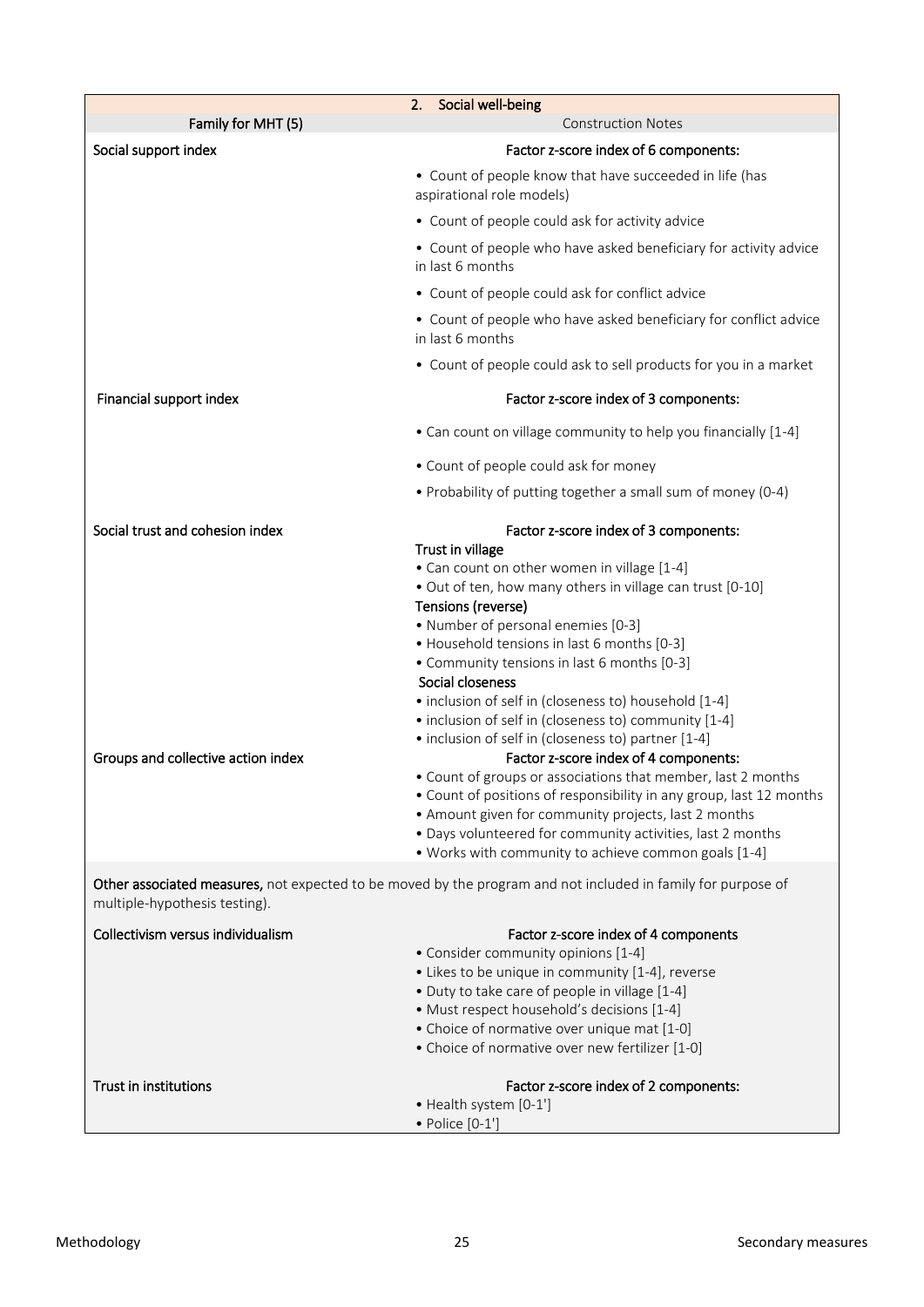|                                                                                         | 3.<br>Children                                                                                                                                                                  |
|-----------------------------------------------------------------------------------------|---------------------------------------------------------------------------------------------------------------------------------------------------------------------------------|
| Family for MHT (5)                                                                      | <b>Construction Notes</b>                                                                                                                                                       |
| Child-level outcomes:                                                                   |                                                                                                                                                                                 |
| Child attended school last (this) year                                                  | From household roster                                                                                                                                                           |
| Child Labor Index                                                                       | Factor z-score index of 3 components:<br>• child level: days spent in household business<br>• child level: days spent in agriculture<br>• child level: hours spent on livestock |
| Child Household Labor Index                                                             | Factor z-score index of 3 components:                                                                                                                                           |
|                                                                                         | • child level: child got water or firewood in last 7 days                                                                                                                       |
|                                                                                         | • child did washing in last 7 days                                                                                                                                              |
|                                                                                         | • child did shopping in last 7 days                                                                                                                                             |
| Other associated measures: Child mentioned as attending coranique school in last 7 days |                                                                                                                                                                                 |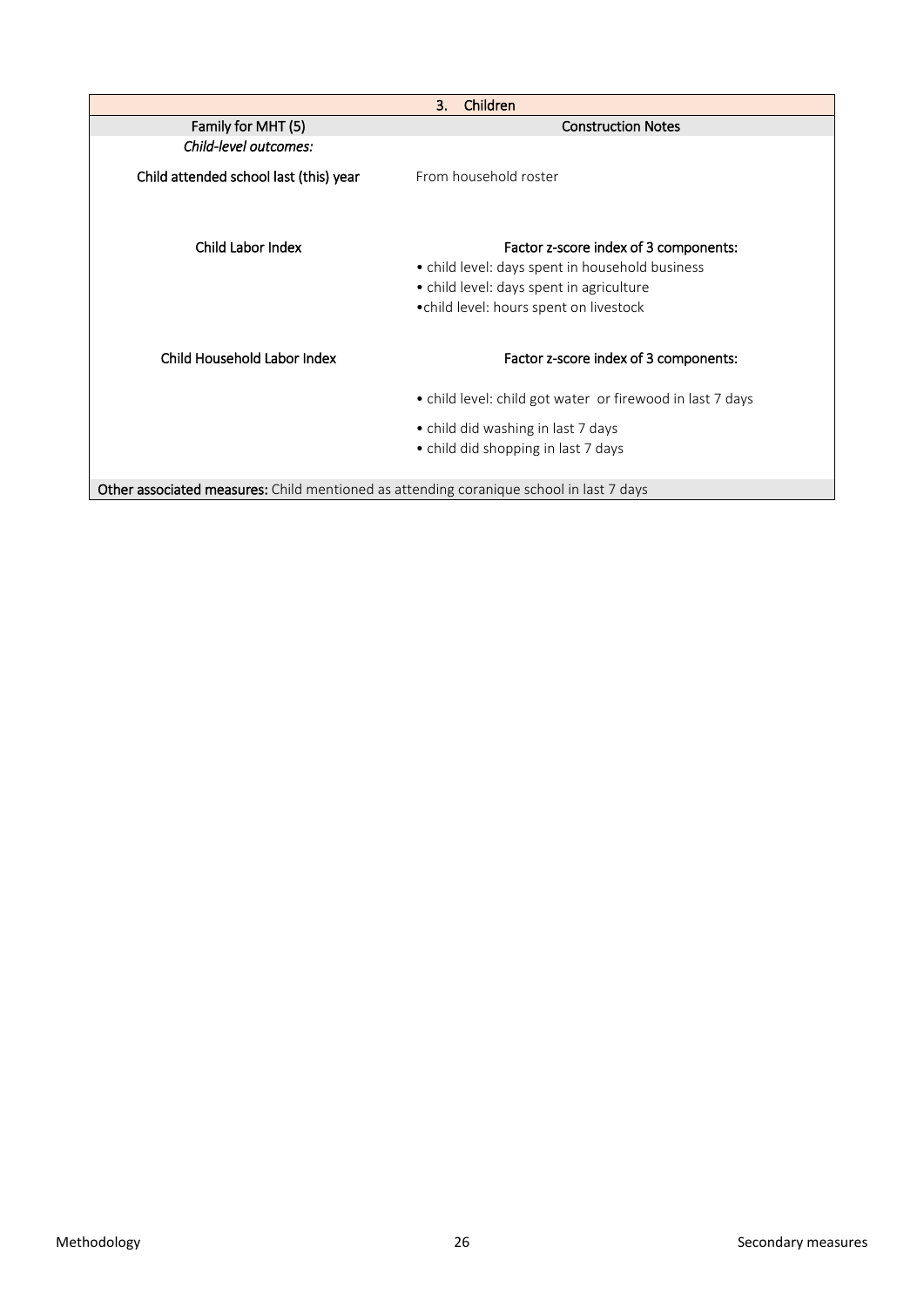# <span id="page-26-0"></span>2.3.3 Descriptive measures of interest and mechanisms

|                                                               | <b>Household structure</b><br>1.                                                  |
|---------------------------------------------------------------|-----------------------------------------------------------------------------------|
| Family for MHT (5)                                            | <b>Construction Notes</b>                                                         |
| count of household members                                    |                                                                                   |
| adult equivalents                                             | 1st adult = 1, 2nd-n adults = 0.7, children 0-14 = $0.5$                          |
| dependency ratio                                              | (age $0-14 +$ age $65+$ ) / age 15-64                                             |
| extended family ratio                                         | not head of household, spouse, children / head of household,<br>spouses, children |
| births in last 12 months                                      |                                                                                   |
| nights beneficiary spent outside the home                     |                                                                                   |
| nights head of household spent outside the<br>home            |                                                                                   |
| Other associated measures: Beneficiary births and pregnancies |                                                                                   |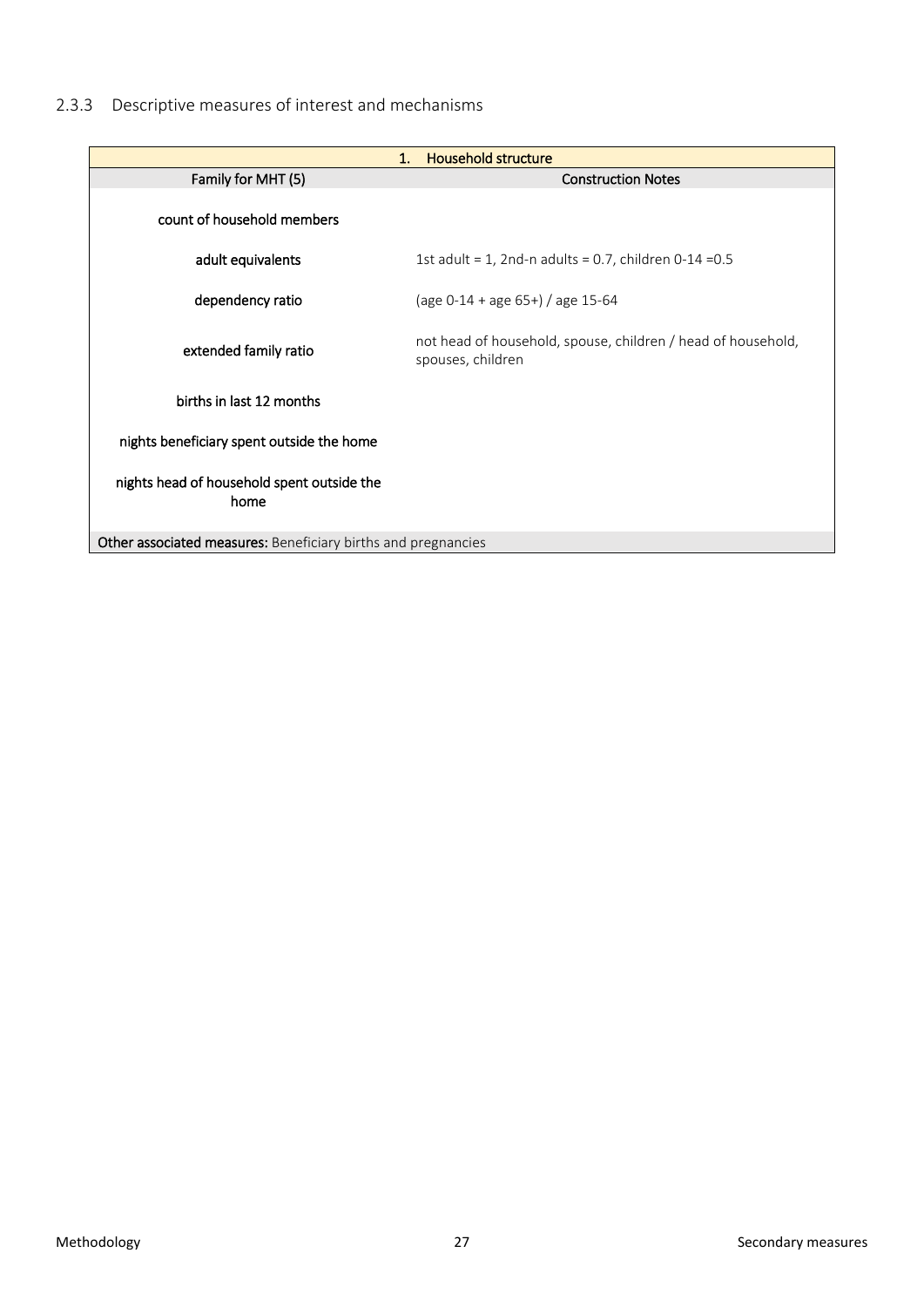| 2.                                                            | Beneficiary time use                                                         |
|---------------------------------------------------------------|------------------------------------------------------------------------------|
| Family for MHT (8)                                            | <b>Construction Notes</b>                                                    |
| Minutes spent in non-agricultural businesses,<br>last 7 days  | days in the last week multiplied by the reported average minutes<br>per day. |
| Minutes spent in agriculture, last 7 days                     |                                                                              |
| Minutes spent studying for coranique school, last<br>7 days   |                                                                              |
| Minutes spent studying for traditional school,<br>last 7 days |                                                                              |
| Minutes spent retrieving water, last 7 days                   |                                                                              |
| Minutes spent gathering firewood, last 7 days                 |                                                                              |
| Minutes spent washing/laundry, last 7 days                    |                                                                              |
| Minutes spent shopping, last 7 days                           |                                                                              |

| 3.                                                                        | Beneficiary labor participation                |
|---------------------------------------------------------------------------|------------------------------------------------|
| Family for MHT (4)                                                        | <b>Construction Notes</b>                      |
| Days in past 30, non-agricultural business                                | sum of days across businesses, top coded at 30 |
| Hours in last month, livestock                                            |                                                |
| Days in last 30, paid employment (household<br>head and beneficiary only) |                                                |
| Days in last season, agriculture                                          | sum of days across plots, top coded at 120     |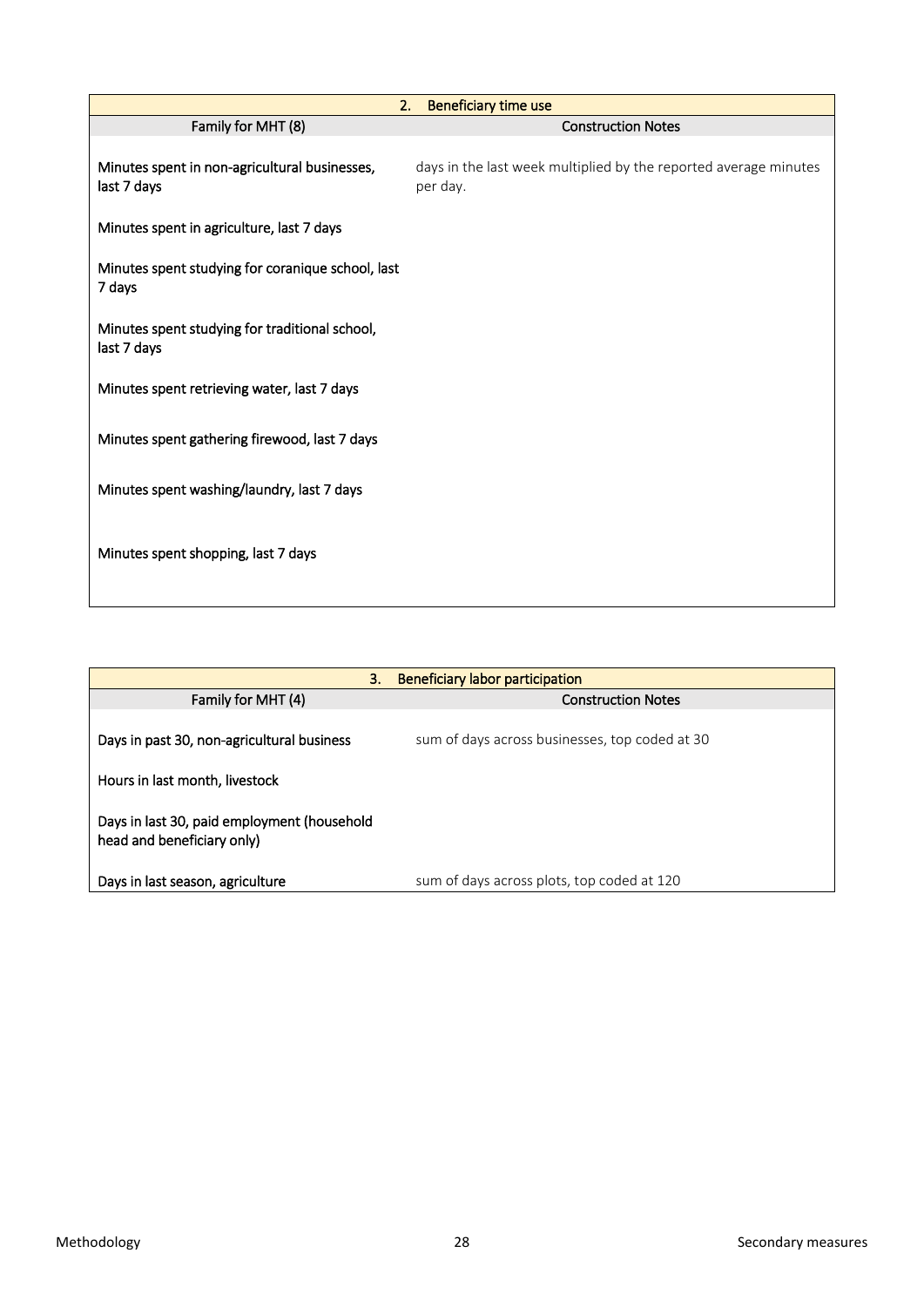|                                                              | Agriculture<br>4.                                                                                                   |
|--------------------------------------------------------------|---------------------------------------------------------------------------------------------------------------------|
| Family for MHT (11)                                          | <b>Construction Notes</b>                                                                                           |
| cultivates annual crops in last 12 months (any<br>plot)      | Listed as a response to top 3 of household's most severe shocks<br>in last 12 months                                |
| total area of plots owned or cultivated in last 12<br>months | no double counting for seasons                                                                                      |
| total harvest value                                          | rainy + dry seasons                                                                                                 |
| total sale value                                             | rainy + dry seasons                                                                                                 |
| harvested at least one annual crop                           | rainy season                                                                                                        |
| lost at least one full annual crop harvest                   | rainy season                                                                                                        |
| sold at least one annual crop                                | rainy season                                                                                                        |
| commercialization % of crops                                 | conditional on harvesting                                                                                           |
| used chemical fertilizer                                     | any plot, rainy season                                                                                              |
| use phytosanitaire products                                  | any plot, rainy season                                                                                              |
| used paid labor                                              | any plot, rainy season                                                                                              |
| purchased seeds                                              | any plot, rainy season                                                                                              |
|                                                              | Other associated measures : area of plots owned at least one annual crop incomplete (still in field), cultivated in |

**s** : area of plots owned, at least one annual crop incomplete (still in field), cultivated in counter-season, values of chemical fertilizer, phytosanitary products, and paid labor

|                                                                    | 5. | <b>Livestock</b>          |
|--------------------------------------------------------------------|----|---------------------------|
| Family for MHT                                                     |    | <b>Construction Notes</b> |
| Increase/decrease in animal (by type) in the last<br>12 months ago |    |                           |
| Value of animal purchases over last 12 months                      |    |                           |

| Lending to household members<br>6.                          |                           |
|-------------------------------------------------------------|---------------------------|
| Family for MHT (2)                                          | <b>Construction Notes</b> |
| Times lent money to others in household in last<br>3 months |                           |
| Outstanding debt from others in the household               |                           |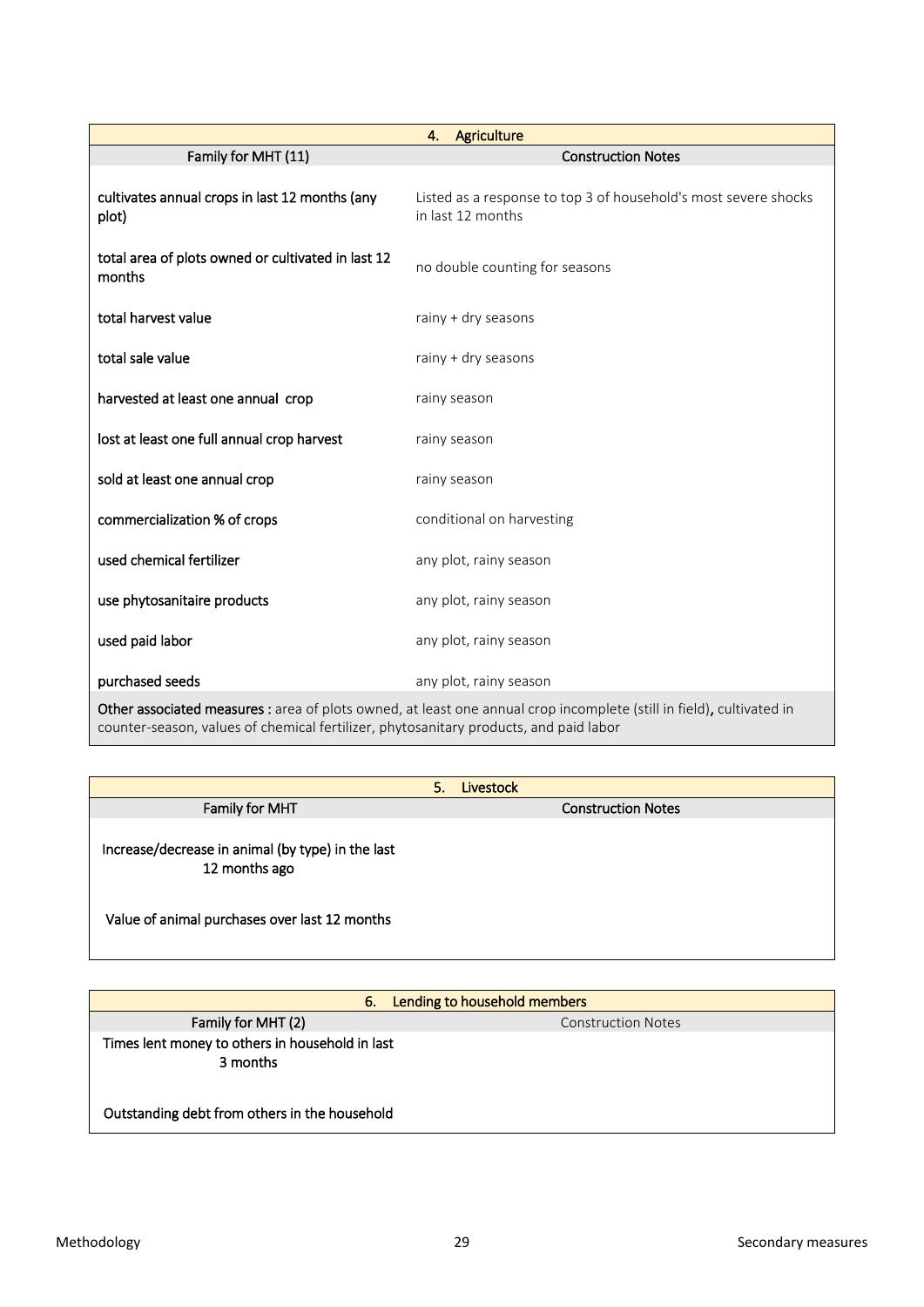# <span id="page-29-0"></span>2.3.4 Additional measures

| The Intervention Itself                                            |
|--------------------------------------------------------------------|
| Evaluation of the intervention                                     |
| situation after receiving the program                              |
| husband was against the program                                    |
| experienced tensions in household due to the program               |
| less than complete trust in coach                                  |
| how many beneficiaries out of 10 are better after the program      |
| husbands out of 10 that were against the program                   |
| beneficiaries out of 10 that trusted coach                         |
| Compliance with intervention components                            |
| participated in group activities                                   |
| times absent from a group activity                                 |
| been excluded from the group                                       |
| saw the film                                                       |
| followed life skills training                                      |
| days attended life skills training                                 |
| followed entrepreneurship training                                 |
| days attended entrepreneurship training                            |
| received a coaching visits                                         |
| times coach visited to discuss productive activities               |
| coach facilitated group purchases                                  |
| gave money to the coach for any reason                             |
| amount given to coach for his salary                               |
| amount given to purchase inputs                                    |
| amount given to buy something else                                 |
| received capital transfer                                          |
| amount of capital transfer                                         |
| date of capital transfer receipt                                   |
| Use of capital transfer                                            |
| given part or all of capital transfer to someone else in household |
| amount given to someone else in the household                      |
| amount controlled by the beneficiary                               |
| household use of transfer = unknown by beneficiary                 |
| household use of transfer = education                              |
| household use of transfer = health                                 |
| household use of transfer = savings                                |
| household use of transfer = agricultural inputs                    |
| household use of transfer = livestock inputs, livestock            |
| household use of transfer = other productive activity              |
| household use of transfer = transfers to other households          |
| household use of transfer = other expenses                         |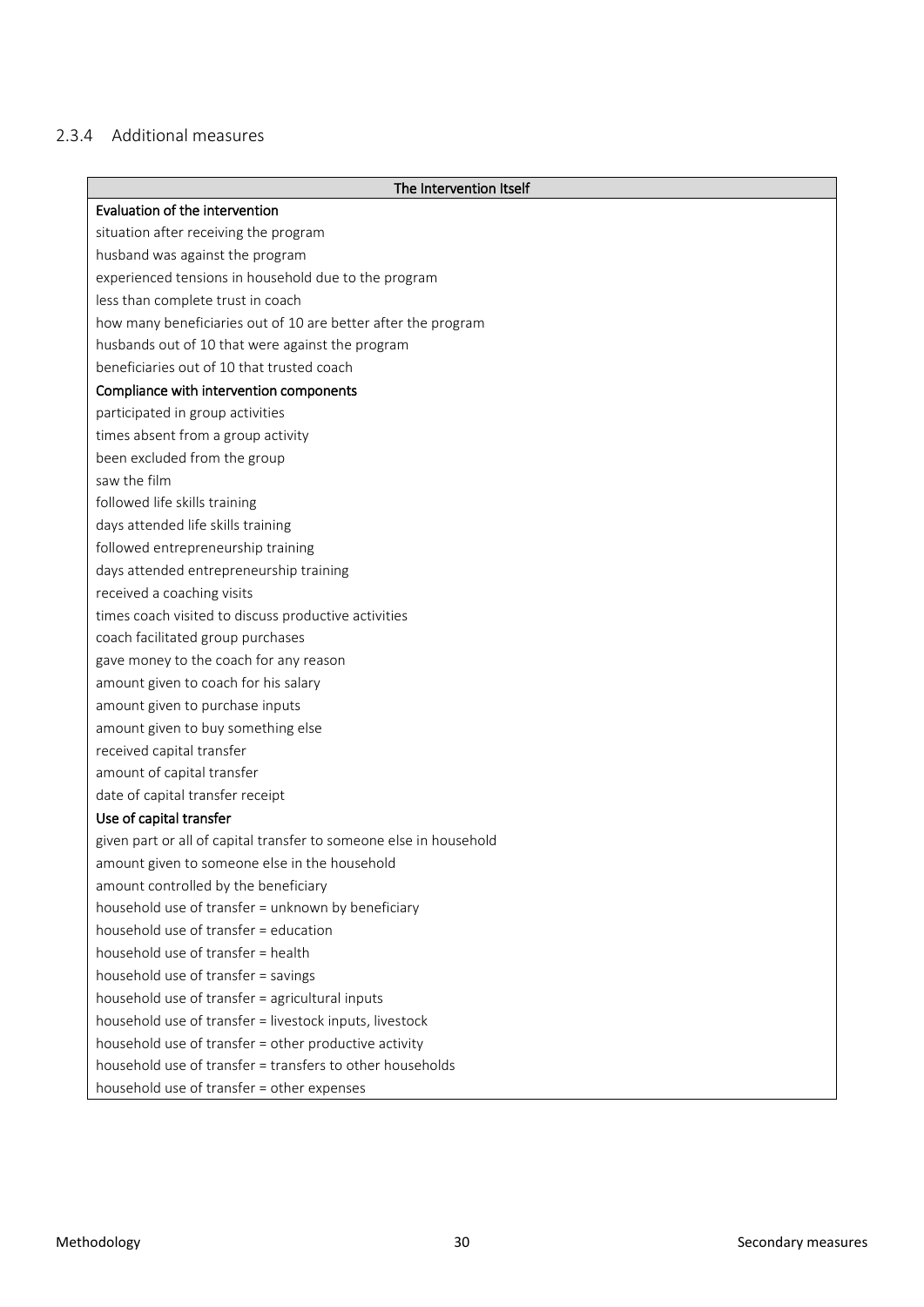| Periodic cash transfers (safety net)          |                           |
|-----------------------------------------------|---------------------------|
|                                               | <b>Construction Notes</b> |
| Total cash transfer amount received to date   |                           |
| Last payment amount                           |                           |
| Used any of cash transfer on food             |                           |
| Used any of cash transfer on education        |                           |
| Used any of cash transfer on health           |                           |
| Used any of cash transfer on savings          |                           |
| Used any of cash transfer on investments      |                           |
| Gave any of cash transfer to other households |                           |

| Other programs (for contamination)                           |                                                                  |
|--------------------------------------------------------------|------------------------------------------------------------------|
| Total amount received from other programs, last<br>12 months | Direct cereal aid                                                |
|                                                              | Food or cash for work                                            |
|                                                              | Child feeding programs                                           |
|                                                              | Cash transfers other than the Safety net programs                |
|                                                              | Business entrepreneurship training or support, outside of Safety |
|                                                              | net programs                                                     |
|                                                              | Agricultural insurance                                           |
|                                                              | Health programs excluding the Safety net programs                |
|                                                              | Health insurance                                                 |
|                                                              | Other programs                                                   |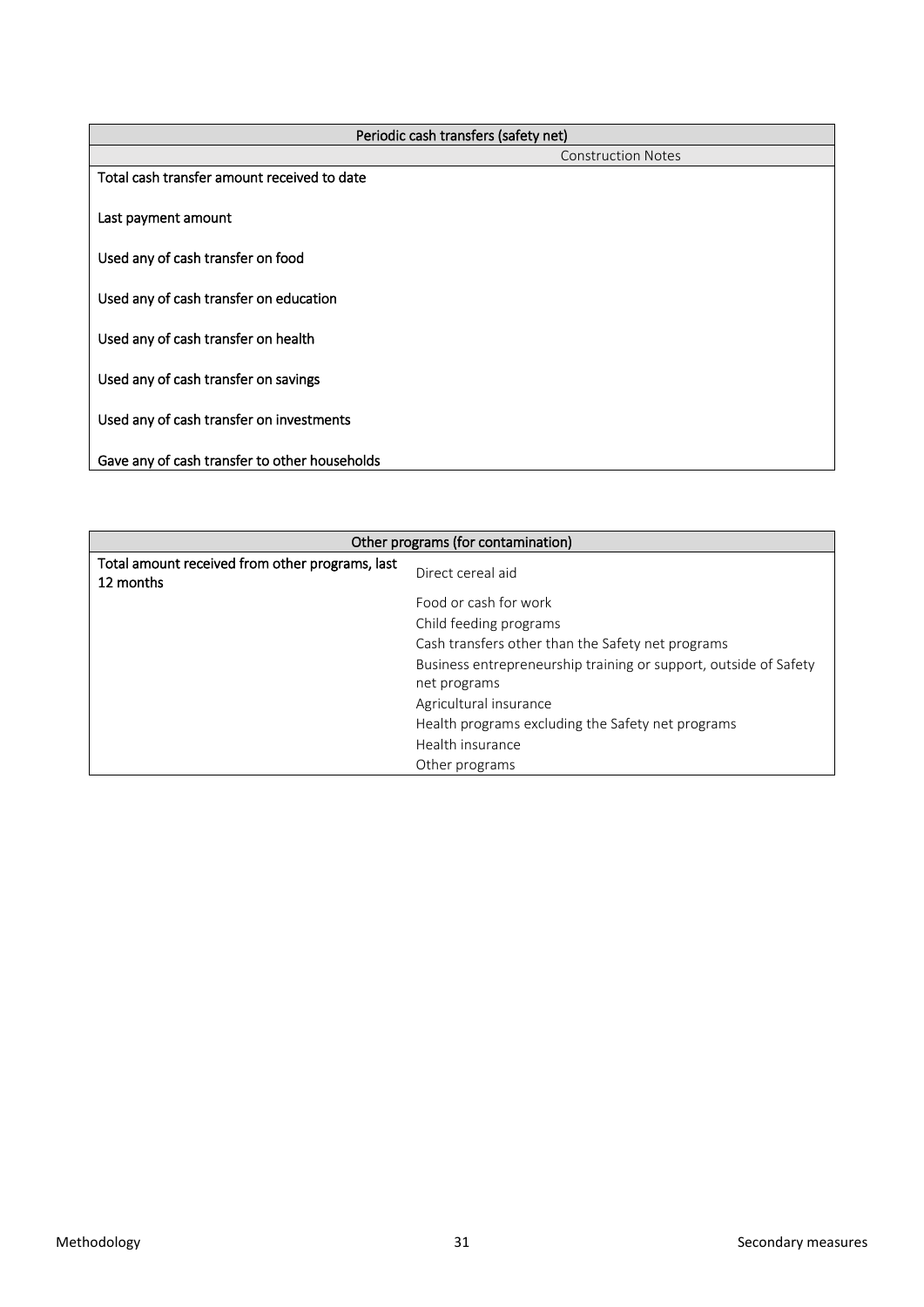#### <span id="page-31-0"></span>2.4 Methodological considerations

#### <span id="page-31-1"></span>2.4.1 Balance checks

A series of demographic variables and all primary outcome variables (food security and consumption per adult equivalent) are checked for balance.

Demographic variables to be checked for balance include:

| same cb       | Beneficiary is household head                                                                                                  |
|---------------|--------------------------------------------------------------------------------------------------------------------------------|
| pben_handicap | Beneficiary is handicapped                                                                                                     |
|               |                                                                                                                                |
|               | For both the productive beneficiaries (pben*), and household heads (hh*):                                                      |
|               |                                                                                                                                |
| $^*$ _fem     | is female                                                                                                                      |
| *_poly        | is polygamous                                                                                                                  |
| $^*$ _age     | Age                                                                                                                            |
| $^*$ _edu     | years of education                                                                                                             |
| $^*$ _prim    | completed primary school                                                                                                       |
| *_lit         | Literate                                                                                                                       |
| * health      | activities of daily living index, based on answers to<br>ease of doing 3 physical tasks (*_phy_lift,<br>*_phy_walk *_phy_work) |
|               |                                                                                                                                |
| *_phy_lift    | activities of daily living: difficulty lifting a 10 kg sac<br>$(1-4)$                                                          |
| *_phy_walk    | activities of daily living: difficulty walking 4-hours (1-<br>4)                                                               |

field (1-4)

For all households, we check for balance on:

\*\_phy\_work

hou rooms **Rooms** Rooms occupied by household

activities of daily living: difficulty working all day in

And for rural households only, we check for balance on:

| hou hea min  | Minutes to health center                     |
|--------------|----------------------------------------------|
| hou mar min  | Minutes to market (self-report)              |
| hou wat min  | Minutes to water source                      |
| dist commune | Distance to capital of commune or equivalent |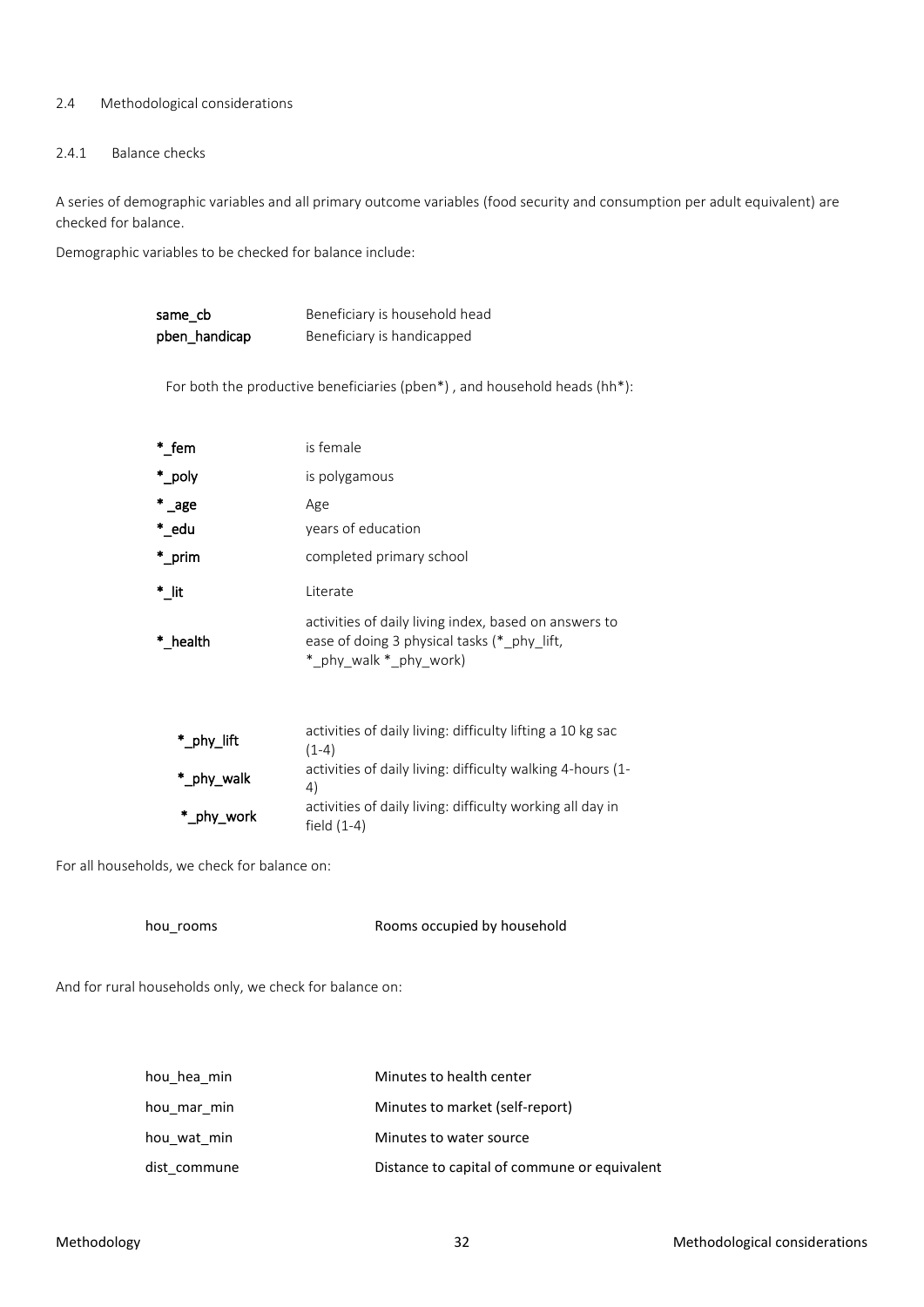Balance tests across treatment arms are done within a regression framework so that we can include randomization strata, and clustered standard errors (see main specification).

First, we check for balance by country. We report 3 types of tests: pairwise by arm, F-test for equality of arms (each from a regression with dummies for each treatment arm), and a test of pooled treatment (from a regression with a dummy for *any* treatment arm.)

Second, we check for balance in the pooled-sample. We again report the 3 types of tests.

#### <span id="page-32-0"></span>2.4.2 Control variables

We expect that are main specification will not include further control variables. However, to increase precision of the estimates and choose covariates that explain treatment variance, we may also present results from covariates selected by a post double selection lasso (Belloni, Chernozhukov and Hansen, 2014)<sup>6</sup>

Potential variables for analysis in a double-lasso include the demographic variables mentioned in the previous section, as well as the secondary measures available at baseline. Initial data cleaning will include creating indicator variables for all categorical outcomes, standardization, creating indicator variables for missing values and setting missing values to zero

# <span id="page-32-1"></span>2.4.3 Further heterogeneity

To understand inclusiveness of program impacts across beneficiaries, we will report heterogeneous treatment effects on the two primary outcomes (food security and consumption per adult equivalent) by baseline consumption, a baseline well-being index, a count of income sources at baseline, and distance to the capital of the commune (for which we exclude urban Senegal).

We will consider using machine learning techniques to determine the dimensions of heterogeneity, for instance based on Athey and Wager's 2018 technique using random forests, unless there are other significant advances in the machine learning literature. 7

1

<sup>6</sup> Alexandre Belloni, Victor Chernozhukov, Christian Hansen, Inference on Treatment Effects after Selection among High-Dimensional Controls, *The Review of Economic Studies*, Volume 81, Issue 2, April 2014, Pages 608– 650, <https://doi.org/10.1093/restud/rdt044>

Ahrens, A., Hansen, C.B., Schaffer, M.E. 2018. pdslasso and ivlasso: Progams for post-selection and post-regularization OLS or IV estimation and inference. <http://ideas.repec.org/c/boc/bocode/s458459.html>

Athey, S. and S. Wagner, (2018) Estimation and Inference of Heterogeneous Treatment Effects using Random Forests, Journal of the American Statistical Association.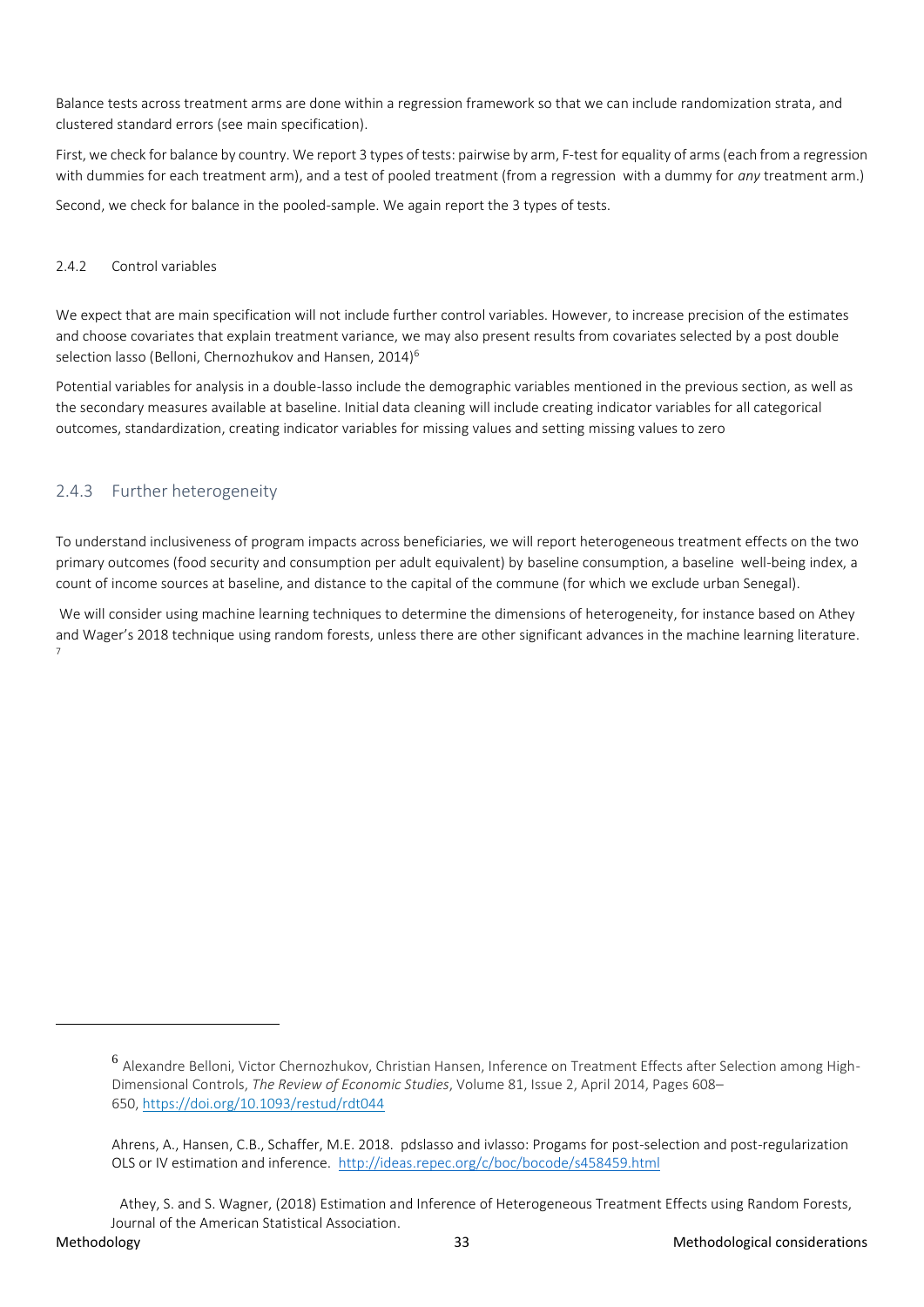#### <span id="page-33-0"></span>2.4.4 Variable construction

#### Factor Index Construction

In order to construct the factor z-score indices, the components are first standardized at the country-level. The factor score on each component is determined by the control group's loading on each component at follow-up. If a component factors in the opposite direction as hypothesized, it is dropped for that country. Then, the factor score weighted mean is standardized again. factor loadings and weight on each of the components can be different in each country.

#### Winsorizing

All continuous variables are winsorized at the 98<sup>th</sup> and 2th percentiles within the household survey, at the most disaggregated level feasible. Component variables are not winsorized. For example, the value of per capita consumption of millet over the last 7 days is winsorized, not the household total consumption value.

#### Cleaning and outliers

In principle, there should be no missing values in the survey datasets. However, some surveyors used missing value codes from other surveys. There is no setting to medians for missing or nonsense values. Where a component variable is missing, the aggregate variable itself is set to missing, except in harvest and consumption values. If the crop or food represents less than 10% of the harvest or consumption value for at least 90% of the households, the crop or food component value is set to 0. If it represents more than 10% of the consumption or harvest value, the total harvest or consumption value is set to missing.

#### Currency and inflation

All follow-up analysis will be done in 2016 USD PPP, using the World Bank's International Comparison Program database. PPP conversion factor, private consumption (LCU per international \$).